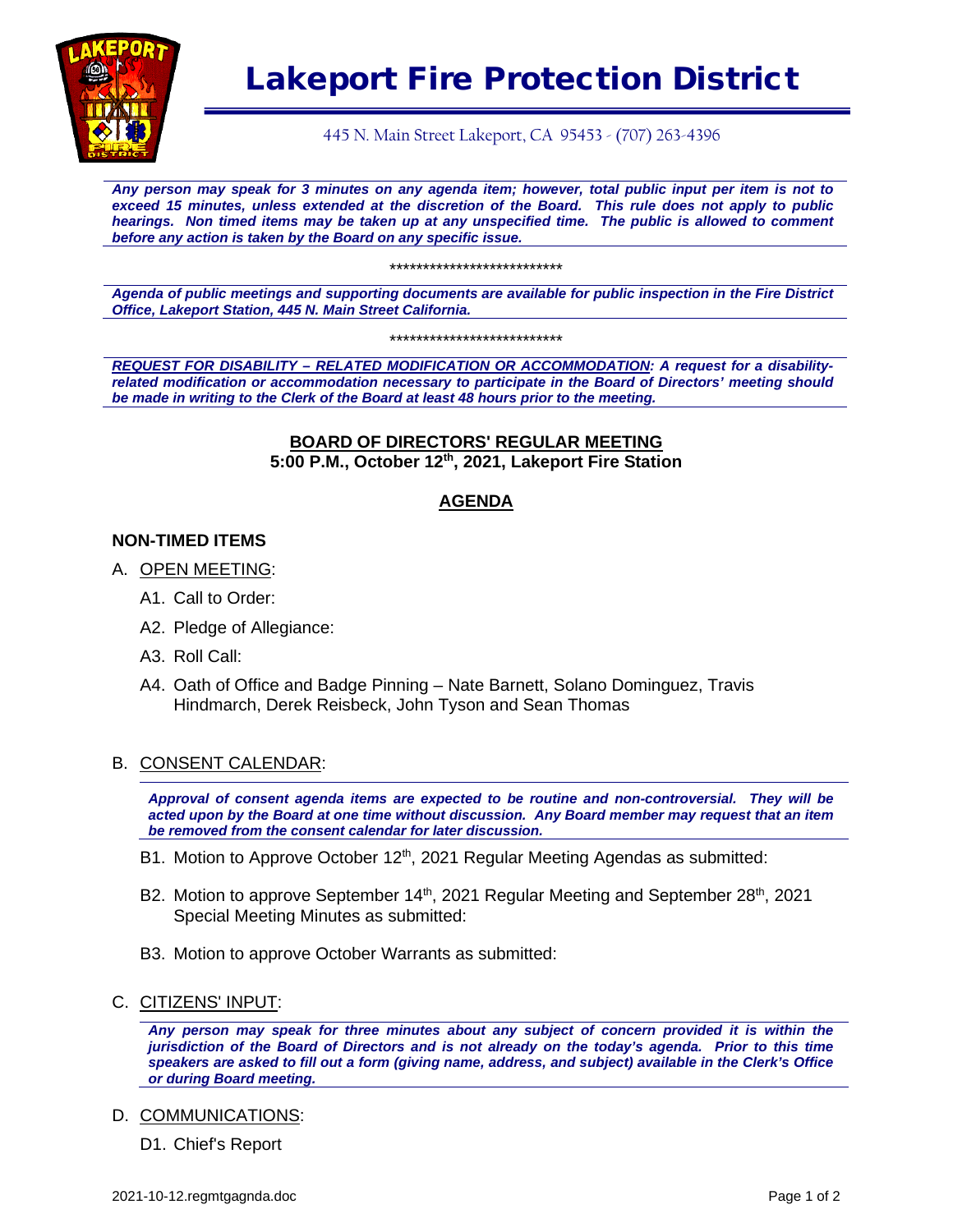- D2. Administrative Assistant/Financial Report
- D3. Volunteer Firefighters' Association Report
- D4. Professional Firefighters' Report
- D5. City Council Representative's Report
- D6. Directors' Activity Reports
- D7. ADHOC Safety Committee Report

#### **TIMED ITEMS**

- E. REGULAR ITEM:
	- E1. Report, discussion, and possible action on the board approving repairs to Engine 1 in the estimated amount raging from \$5,000.00 to \$19,003.00. (Chief Thomas)
	- E2. Report, discussion, and possible action on the board approving Chief Thomas' spending limit to \$25,000.00. (Chief Thomas)
- F. OTHER BUSINESS:

Laroque Property

#### G. ITEMS TO BE ADDED TO THE NEXT AGENDA:

H. CLOSED SESSION:

CONFERENCE WITH LABOR NEGOTIATORS AND POSSIBLE ACTION Pursuant to Government Code Section 54957.6 Agency Designated Representative: Jeff Thomas, Fire Chief; Paul Coble, Labor Counsel Employee Organizations: Lakeport Professional Firefighters

I. ADJOURNMENT:

Posted September 8<sup>th</sup>, 2021 at 5:00 p.m.

Mandi Huff Clerk to the Board of Directors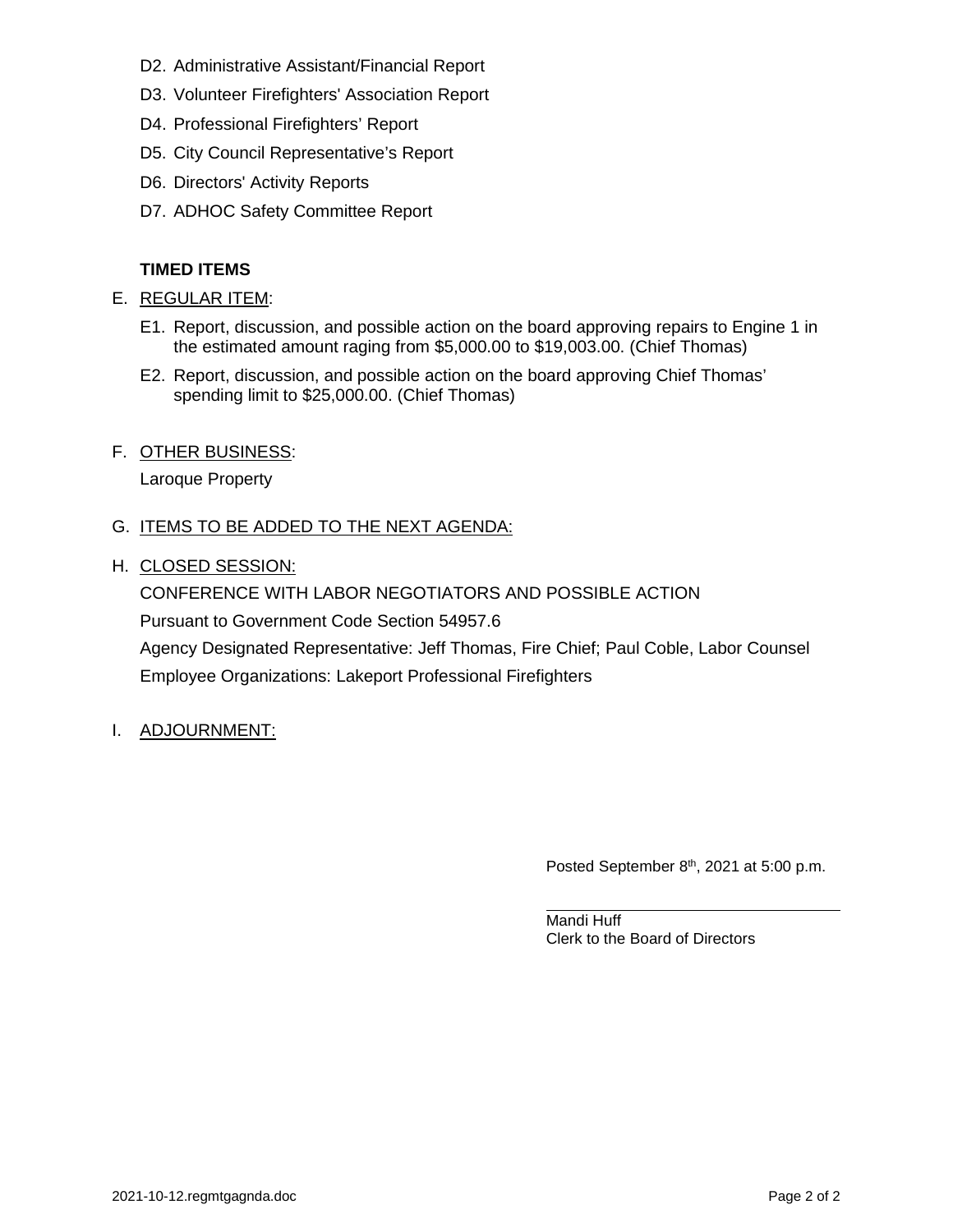

Lakeport Fire Protection District

445 N. Main Street Lakeport, CA 95453 - (707) 263-4396

#### **BOARD OF DIRECTORS' REGULAR MEETING 5:00 P.M., September 14th, 2021, Lakeport Fire Station**

#### **MINUTES**

#### **NON-TIMED ITEMS**

#### A. OPEN MEETING:

- A1. *Call to Order: Chairman Whitehead called the meeting to order at 5:05 PM*
- A2. *Pledge of Allegiance: Chairman Whitehead asked Director Deas to lead the pledge.*
- A3. *Roll Call: Director Deas, Director Lucas, Chairman Whitehead, Vice Chairman Gabe, and Director Flora.*
- A4. *Retirement Plaque Presentation – Eric Lund*

*Eric came into the office and picked up his plaque prior to the board meeting.*

A5. *Oath of Office and Badge Pinning – Nate Barnett, Solano Dominguez, Derek Reisbeck, and Sean Thomas*

*This was tabled to the October 12<sup>th</sup> board meeting to include the 2 new hires.* 

A6. *Cal PERS Unfunded Liability Presentation – Dmitry Semenov*

*Dmitry Semenov once again made a presentation to the board in regards to Cal PERS and Unfunded Liability. The board will take this presentation under advisement and do some follow up research.*

#### B. CONSENT CALENDAR:

- B1. *Motion to Approve September 14<sup>th</sup>, 2021 Regular Meeting Agendas as submitted:*
- B2. Motion to approve August 10<sup>th</sup>, 2021 Regular Meeting Minutes as submitted:

B3. *Motion to approve September Warrants as submitted:*

*GABE/LUCAS MOTIONED to approve all consent calendar items as submitted. AYES: Director Deas, Director Lucas, Chairman Whitehead and Vice Chairman Gabe, and Director Flora.*

C. CITIZENS' INPUT:

#### *NO REPORT.*

#### D. COMMUNICATIONS:

D1. *Chief's Report – Chief Thomas discussed the following topics.*

*A platoon along with members from the county reviewed the water tender at Station 52 and how it operates. Would eventually like to make a training video on hoe to operate the water tender.* **Received By The Control of the Control of the Conserved By the Conserved By the Conserved By the Conserved By the Conserved By the Conserved By the Conserved By the Conserved By the Conserved By the Conserved By the Conse**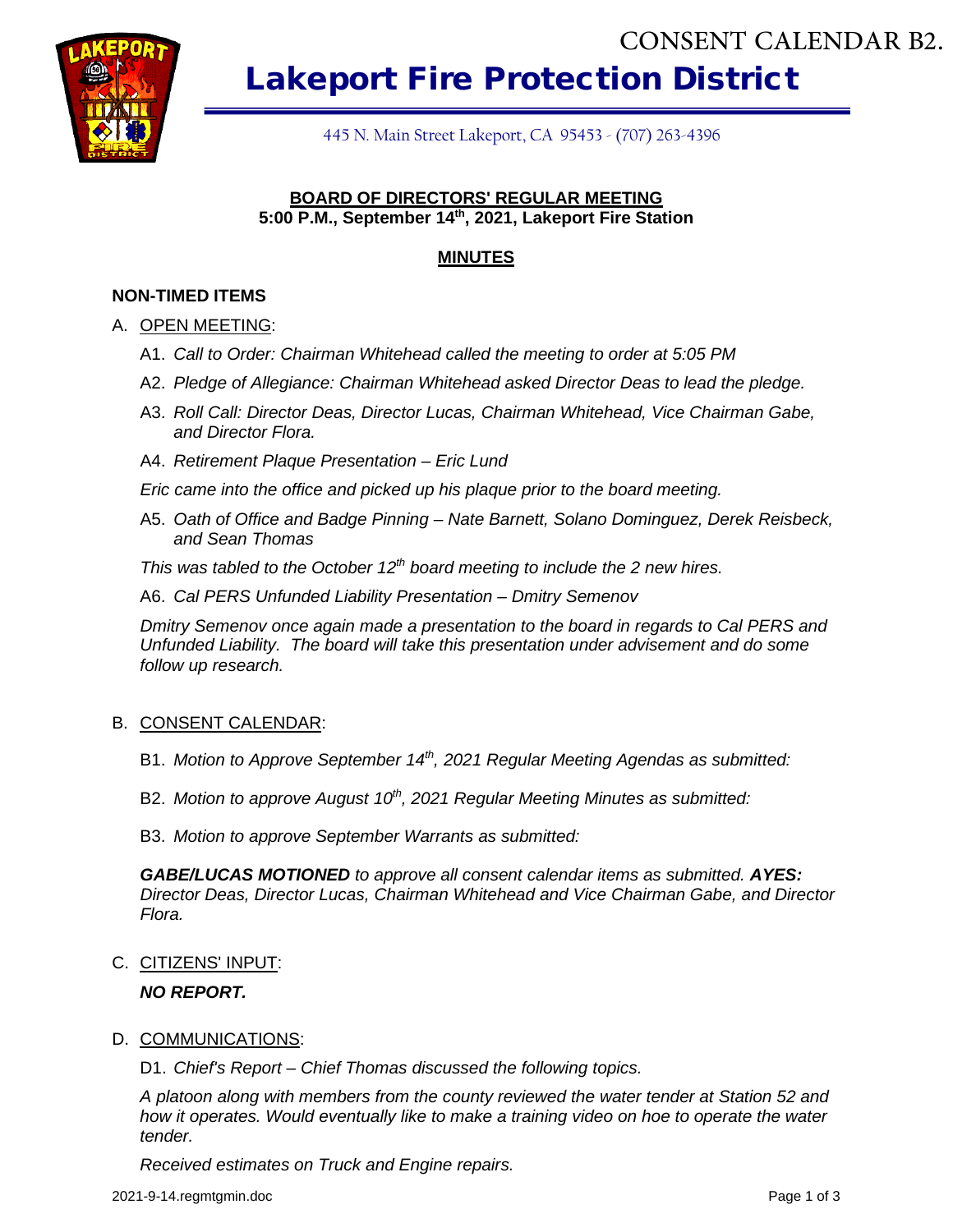*There is an engine spec review onsite visit coming up for the new engine.*

*There were 2 structure fires in the district this past month.*

*Chief and Captains participated in rapid covid test training.*

*Handled a handful of citizen complaints.*

*Went to a few PR events.*

*Collecting bids for exhaust repairs at Station 50.*

- D2. *Administrative Assistant/Financial Report – No Report.*
- D3. *Volunteer Firefighters' Association Report No Report.*
- D4. *Professional Firefighters' Report – No Report.*
- D5. *City Council Representative's Report – No Report.*
- D6. *Directors' Activity Reports – No Report.*
- D7. ADHOC Safety Committee Report *No Report.*

#### **TIMED ITEMS**

#### E. REGULAR ITEM:

E1. Report, discussion, and possible action on board members receiving a \$100.00 stipend for each board meeting they attend.

*This item will be tabled until MOU negotiations are concluded.*

E2. Report, discussion, and possible action on hiring a part time mechanic. (Vice Chairman Gabe)

*Chief will meet with director Gabe to do more research on this and this item will be tabled until such time as Chief has more information.*

F. OTHER BUSINESS:

# G. CLOSED SESSION: **CLOSED SESSION BEGAN AT 6:49 PM**

CONFERENCE WITH LABOR NEGOTIATORS

Pursuant to Government Code Section 54957.6

Agency Designated Representative: Jeff Thomas, Fire Chief; Paul Coble, Labor Counsel

Employee Organizations: Lakeport Professional Firefighters

**CLOSED SESSION ENDED AT 7:04 PM – NO REPORTABLE ACTION WAS TAKEN.**

H. ADJOURNMENT:

**Chairman Whitehead Adjourned the meeting at 7:05 PM**

Respectfully submitted:

MANDI HUFF *Board Clerk*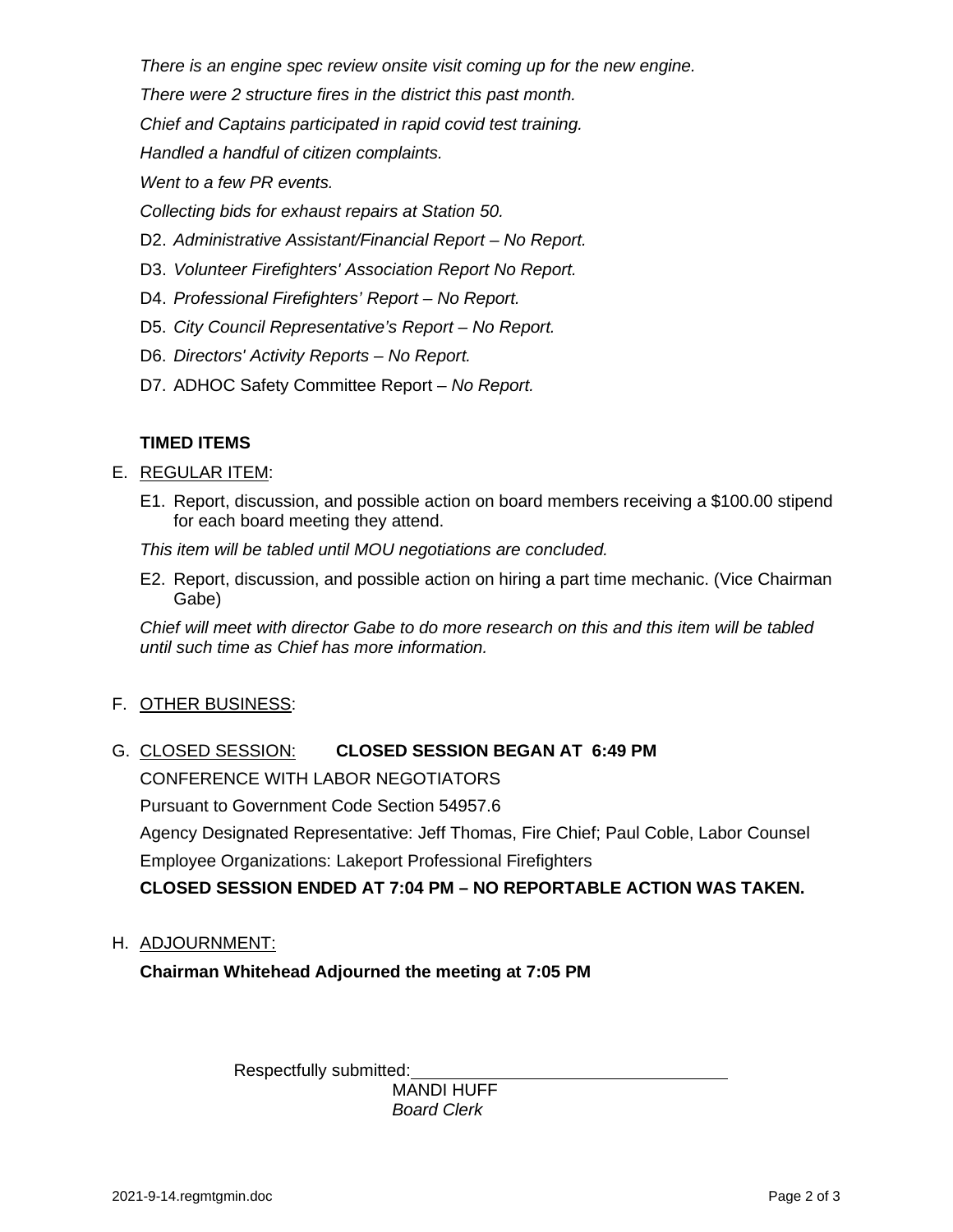Read and Approved:

JOHN WHITEHEAD *Board Chairman*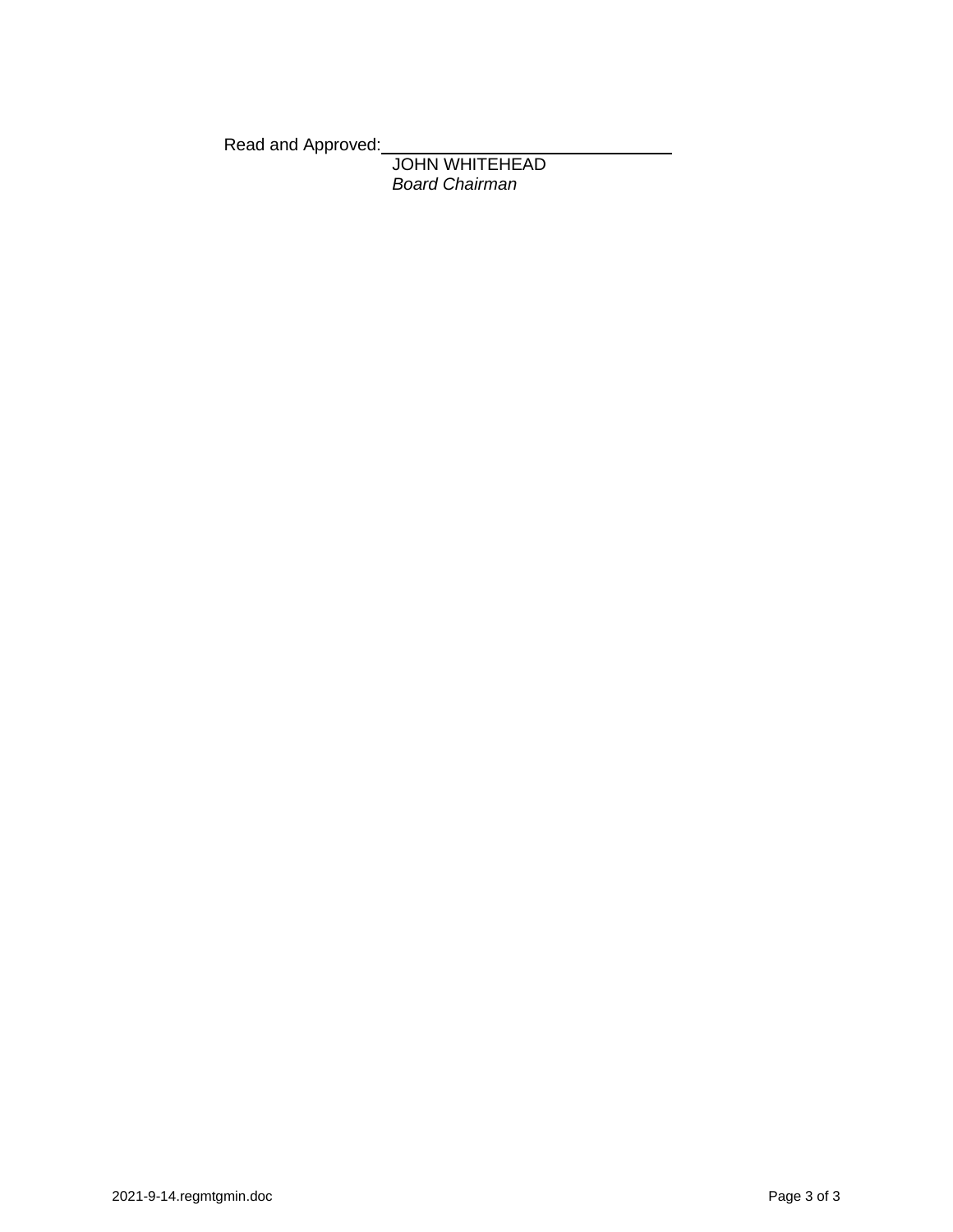

445 N. Main Street Lakeport, CA 95453 - (707) 263-4396

#### **BOARD OF DIRECTORS' SPECIAL MEETING 5:00 P.M., September 28th, 2021, Lakeport Fire Station**

#### **MINUTES**

#### **NON-TIMED ITEMS**

#### A. OPEN MEETING:

- A1. *Call to Order: Chairman Whitehead called the meeting to order at 5:03 PM.*
- A2. *Pledge of Allegiance: Chairman Whitehead asked Chief Thomas to lead the pledge.*
- A3. *Roll Call: Director Deas, Director Lucas, Chairman Whitehead, and Director Flora. Vice Chairman Gabe was absent.*

#### **TIMED ITEMS**

- B. REGULAR ITEM:
	- B1. Report, discussion, and possible action on the ratification of agreement of MOU between the district and Teamsters Local Union with regards to hours, wages, and working conditions. (Chairman Whitehead)
	- B2. Consideration of Resolution 21/22-02, a Resolution amending the adopted budget for FY 21-22 in the increased amount of \$125,150.00.

*FLORA/DEAS MOTIONED to adopt Resolution 21/22-02 as submitted and waive the reading. AYES: Director Deas, Director Lucas, Chairman Whitehead and Director Flora. Vice Chairman Gabe was absent.*

#### C. ADJOURNMENT:

*Chairman Whitehead adjourned the meeting at 5:10 PM.*

Respectfully submitted:

MANDI HUFF *Board Clerk*

Read and Approved:

JOHN WHITEHEAD *Board Chairman*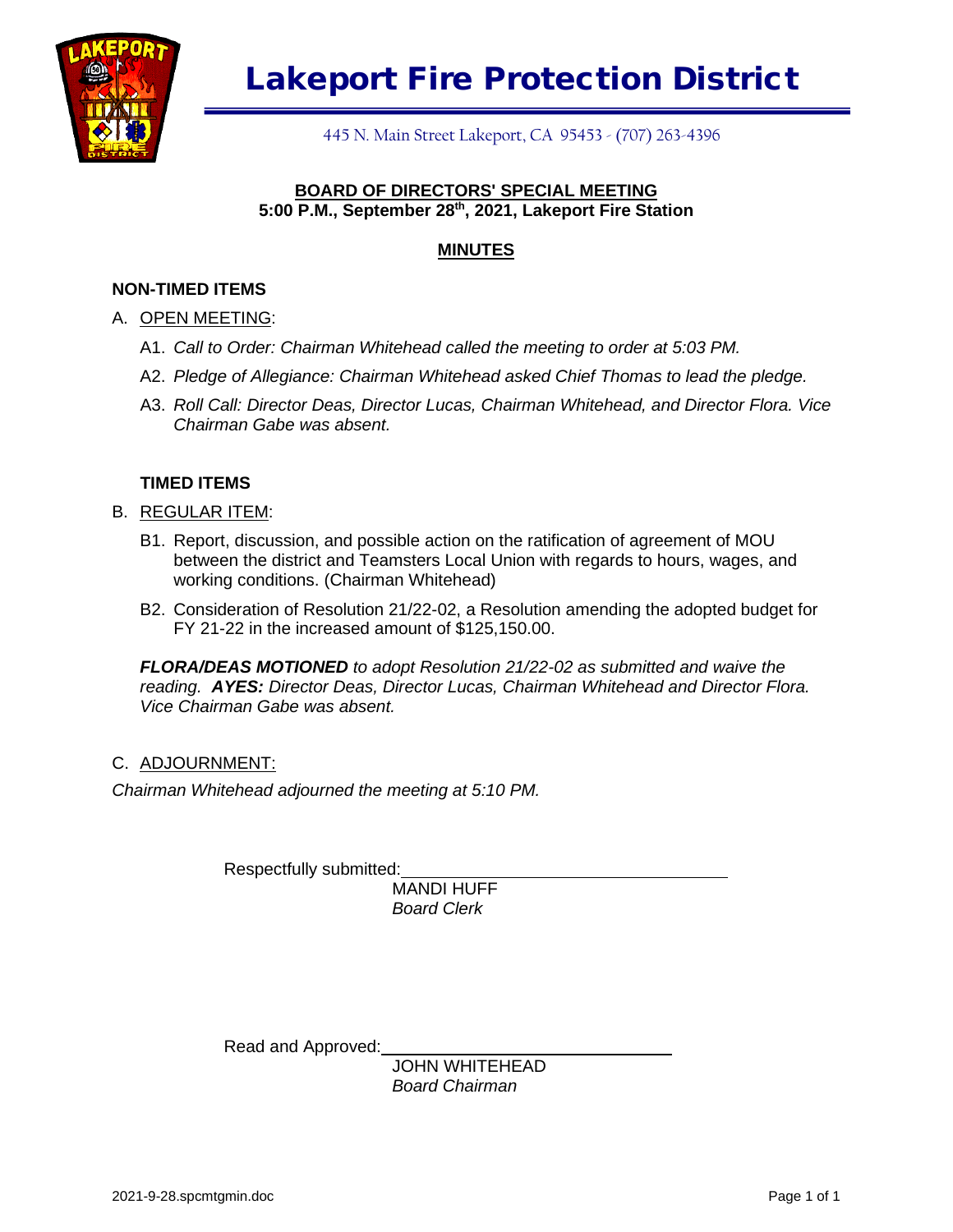# CONSENT CALENDAR B3.

| <b>Date</b> | Check #     | Sta/App/Emp | <b>Vendor Name</b>                        | <b>Line Item Description</b>                       | <b>Budget Exp Acct</b> |                            | <b>Check Amount</b> |
|-------------|-------------|-------------|-------------------------------------------|----------------------------------------------------|------------------------|----------------------------|---------------------|
| 9/27/2021   | 14933-14967 |             | <b>VOIDED</b>                             | <b>VOIDED</b>                                      | <b>VOIDED</b>          | <b>VOIDED</b>              |                     |
| 9/27/2021   | 14968       |             | AllStar Fire Equip. Inc.                  | <b>TOOLS FOR NEW FIRE ENGINE</b>                   | 354-9554-795-17-00-A   | $\mathfrak{F}$             | 3,606.84            |
| 9/27/2021   | 14969       |             | <b>Bound Tree Medical LLC</b>             | <b>EMS SUPPLIES</b>                                | 354-9554-795-19-40-A   | $\boldsymbol{\mathsf{\$}}$ | 50.65               |
| 9/27/2021   | 14970       |             | <b>CAPF</b>                               | ONG TERM DISABILITY PLAN OCT 2021                  | 354-9554-795-01-11-A   | \$                         | 295.00              |
| 9/27/2021   | 14971       |             | <b>Derek Reisbeck</b>                     | <b>REIMB - BBQ PELLETS</b>                         | 354-9554-795-28-30-C   | \$                         | 18.48               |
| 9/27/2021   | 14972       |             | <b>EMS- Northcoast Emergency Services</b> | <b>IMAGE TREND USE</b>                             | 354-9554-795-28-48-B   | $\mathfrak{F}$             | 714.00              |
| 9/27/2021   | 14973       |             | Jones & Mayer                             | <b>MOU NEGOTIATIONS - LEGAL FEES</b>               | 354-9554-795-23-80-D   | $\mathfrak{F}$             | 2,203.50            |
| 9/27/2021   | 14974       |             | <b>Key Coffee Plus</b>                    | <b>COFFEE</b>                                      | 354-9554-795-28-30-C   | $\boldsymbol{\mathsf{S}}$  | 81.00               |
| 9/27/2021   | 14975       |             | Lakeport Fire (CalPERS 457 Plan)          | CAL PERS RETIRMENT CONTRIBUTIONS                   | < Multiple Budgets >   | \$                         | 8,399.63            |
| 9/27/2021   | 14976       |             | Nationwide Retirement Solutions           | DEFERRED COMP 9/1-9/15/21                          | 354-9554-795-01-11-A   | $\mathfrak{F}$             | 100.00              |
| 9/27/2021   | 14977       |             | Occu Med                                  | FIT FOR DUTY PHYSICAL                              | 354-9554-795-28-30-A   | $\mathfrak{F}$             | 415.50              |
| 9/27/2021   | 14978       |             | <b>Systems Design</b>                     | <b>AMBULANCE BILLING AUG 2021</b>                  | 354-9554-795-28-48-B   | $\boldsymbol{\mathsf{S}}$  | 2,541.20            |
| 9/27/2021   | 14979       |             | Teamsters Local Union 856                 | <b>TEAMSTERS UNION DUES</b>                        | < Multiple Budgets >   | $\mathfrak{S}$             | 451.00              |
| 9/27/2021   | 14980       |             | Teamsters Local Union 856 H & W           | <b>HEALTH INSURANCE SEP 2021 HOURS</b>             | < Multiple Budgets >   | \$                         | 34,190.20           |
| 9/27/2021   | 14981       |             | US Bank Corporate Payment System          | <b>US BANK STATEMENT - SEP 2021</b>                | < Multiple Budgets >   | \$                         | 12,108.34           |
| 9/27/2021   | 14982       |             | <b>West Coast Fire and Water</b>          | <b>FLOOR CLEANING</b>                              | 354-9554-795-18-00-B   | $\mathfrak{L}$             | 5,219.00            |
|             |             |             |                                           |                                                    |                        | $\boldsymbol{\mathsf{s}}$  | 70,394.34           |
| <b>Date</b> | Check #     | Sta/App/Emp | <b>Vendor Name</b>                        | <b>Line Item Description</b>                       | <b>Budget Exp Acct</b> |                            | <b>Check Amount</b> |
| 10/12/2021  | 14983       |             | AllStar Fire Equip. Inc.                  | <b>TOOLS FOR NEW FIRE ENGINE</b>                   | 354-9554-795-17-00-A   | $\boldsymbol{\mathsf{S}}$  | 4,171.87            |
| 10/12/2021  | 14984       |             | American River Benefit Administrators     | LONG TERM DISABILITY PLAN NOV 2021                 | 354-9554-795-15-10-    | $\mathfrak{S}$             | 324.80              |
|             |             |             |                                           | PHONE LANDLINE SERVICE 8/24-9/23/21 & 8/25-        |                        |                            |                     |
| 10/12/2021  | 14985       |             | AT&T                                      | 9/24/21                                            | 354-9554-795-12-00-A   | \$                         | 181.34              |
| 10/12/2021  | 14986       |             | A-T Wanzer Grading and Excavating Inc.    | TOW E5012 TO BE SOLD                               | 354-9554-795-17-00-A   | $\mathfrak{S}$             | 990.00              |
| 10/12/2021  | 14987       |             | City of Lakeport                          | RETIREE MEDICAL OPEB 4/1/21-9/30/21                | 354-9554-795-03-45-B   | $\boldsymbol{\mathsf{s}}$  | 5,176.80            |
| 10/12/2021  | 14988       |             | Department of Healthcare Services         | GEMT QUAF 1ST & 2ND QTR 2021                       | 354-9554-795-28-48-C   | $\boldsymbol{\mathsf{S}}$  | 17,512.08           |
| 10/12/2021  | 14989       |             | <b>Derek Reisbeck</b>                     | <b>REIMB - PROPANE</b>                             | 354-9554-795-30-00-E   | $\boldsymbol{\mathsf{S}}$  | 26.03               |
| 10/12/2021  | 14990       |             | Lakeport Fire (CalPERS 457 Plan)          | CAL PERS RETIRMENT CONTRIBUTIONS                   | < Multiple Budgets >   | $\boldsymbol{\mathsf{s}}$  | 24,319.78           |
| 10/12/2021  | 14991       |             | <b>Life Assist</b>                        | <b>EMS SUPPLIES</b>                                | 354-9554-795-19-40-A   | \$                         | 5,258.45            |
| 10/12/2021  | 14992       |             | <b>MES-Municipal Emergency Services</b>   | <b>STRUCTURE FIRE TURNOUTS (6 SETS)</b>            | 354-9554-795-11-00-B   | $\boldsymbol{\mathsf{s}}$  | 17,852.50           |
| 10/12/2021  | 14993       |             | Nationwide Retirement Solutions           | DEFERRED COMP 9/1-9/15/21 & 9/16-9/30/21           | 354-9554-795-01-11-A   | $\boldsymbol{\mathsf{s}}$  | 450.00              |
| 10/12/2021  | 14994       |             | PG & E                                    | ELECTRICAL CHARGES 8/24-9/22/21 & 8/25-<br>9/23/21 | 354-9554-795-30-00-A   | \$                         | 1,835.17            |

**\$ 78,098.82**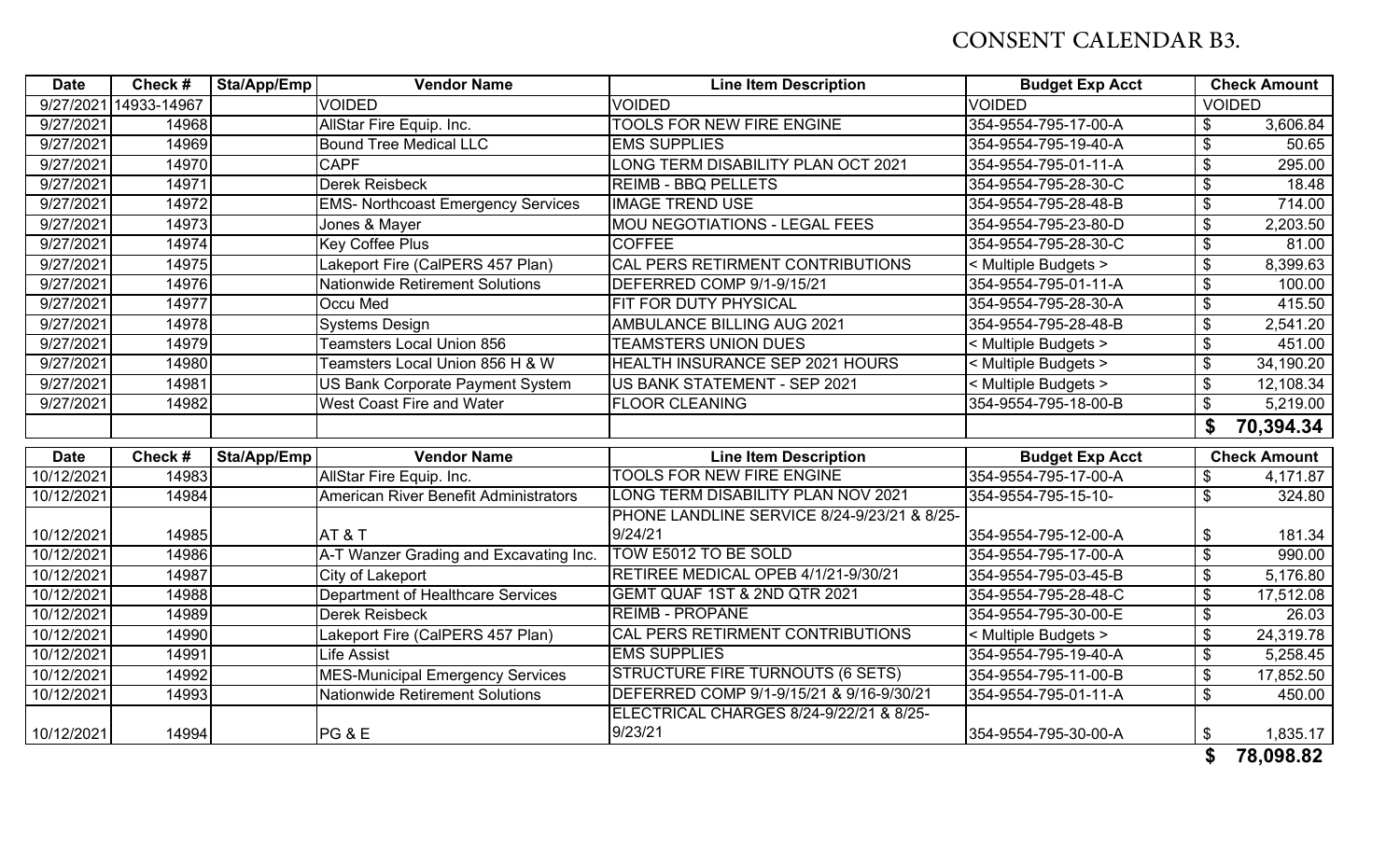|             |                |                  |                               |                         |               | <b>Employee/Fue</b>               |             |               |                   |            |
|-------------|----------------|------------------|-------------------------------|-------------------------|---------------|-----------------------------------|-------------|---------------|-------------------|------------|
| <b>Date</b> | <b>Warrant</b> | <b>Purchaser</b> | Payable                       | <b>Purpose</b>          | Sta/App       |                                   | Exp         | <b>ExpAmt</b> | <b>InvoiceAmt</b> | WarrantAmt |
| 10/12/2021  | 14983          |                  | MILLS ALL STAR FIRE EQUIPMENT | <b>EQUIPMENT NE5011</b> | <b>NE5011</b> |                                   | 17.00A $$$  | $4,171.87$ \$ | $4,171.87$ \$     | 4,171.87   |
| 10/12/2021  | 14984          |                  | <b>ARBA</b>                   | GROUP LIFE - NOV 2021   |               | <b>ABRAMS</b>                     | $15.100$ \$ | $11.60$   \$  | $324.80$ \ \$     | 324.80     |
| 10/12/2021  | 14984          |                  | <b>ARBA</b>                   | GROUP LIFE - NOV 2021   |               | <b>BARNETT</b>                    | $15.100$ \$ | 11.60         |                   |            |
| 10/12/2021  | 14984          |                  | <b>ARBA</b>                   | GROUP LIFE - NOV 2021   |               | <b>BERGEM P.</b>                  | $15.100$ \$ | 11.60         |                   |            |
| 10/12/2021  | 14984          |                  | <b>ARBA</b>                   | GROUP LIFE - NOV 2021   |               | <b>BOJORQUES</b>                  | $15.100$ \$ | 11.60         |                   |            |
| 10/12/2021  | 14984          |                  | <b>ARBA</b>                   | GROUP LIFE - NOV 2021   |               | <b>BRAUNSCHW</b><br><b>EIG</b>    | $15.100$ \$ | 11.60         |                   |            |
| 10/12/2021  | 14984          |                  | <b>ARBA</b>                   | GROUP LIFE - NOV 2021   |               | <b>DYE</b>                        | $15.100$ \$ | 11.60         |                   |            |
| 10/12/2021  | 14984          |                  | <b>ARBA</b>                   | GROUP LIFE - NOV 2021   |               | <b>FRANZELL</b>                   | $15.100$ \$ | 11.60         |                   |            |
| 10/12/2021  | 14984          |                  | <b>ARBA</b>                   | GROUP LIFE - NOV 2021   |               | <b>HINDMARCH</b>                  | $15.100$ \$ | 11.60         |                   |            |
| 10/12/2021  | 14984          |                  | <b>ARBA</b>                   | GROUP LIFE - NOV 2021   |               | <b>JOHNSON</b>                    | $15.100$ \$ | 11.60         |                   |            |
| 10/12/2021  | 14984          |                  | <b>ARBA</b>                   | GROUP LIFE - NOV 2021   |               | <b>KANE</b>                       | $15.100$ \$ | 11.60         |                   |            |
| 10/12/2021  | 14984          |                  | <b>ARBA</b>                   | GROUP LIFE - NOV 2021   |               | KIEFFER                           | $15.100$ \$ | 11.60         |                   |            |
| 10/12/2021  | 14984          |                  | <b>ARBA</b>                   | GROUP LIFE - NOV 2021   |               | KOHLER-<br><b>BIBBY</b>           | $15.100$ \$ | 11.60         |                   |            |
| 10/12/2021  | 14984          |                  | <b>ARBA</b>                   | GROUP LIFE - NOV 2021   |               | <b>LANDERS</b>                    | $15.100$ \$ | 11.60         |                   |            |
| 10/12/2021  | 14984          |                  | <b>ARBA</b>                   | GROUP LIFE - NOV 2021   |               | LINDENBLAD                        | $15.100$ \$ | 11.60         |                   |            |
| 10/12/2021  | 14984          |                  | <b>ARBA</b>                   | GROUP LIFE - NOV 2021   |               | <b>MAIZE</b>                      | $15.100$ \$ | 11.60         |                   |            |
| 10/12/2021  | 14984          |                  | <b>ARBA</b>                   | GROUP LIFE - NOV 2021   |               | <b>MATEER</b>                     | $15.100$ \$ | 11.60         |                   |            |
| 10/12/2021  | 14984          |                  | <b>ARBA</b>                   | GROUP LIFE - NOV 2021   |               | <b>MERTLE</b>                     | $15.100$ \$ | 11.60         |                   |            |
| 10/12/2021  | 14984          |                  | <b>ARBA</b>                   | GROUP LIFE - NOV 2021   |               | <b>MILLS</b>                      | $15.100$ \$ | 11.60         |                   |            |
| 10/12/2021  | 14984          |                  | <b>ARBA</b>                   | GROUP LIFE - NOV 2021   |               | <b>MORIN</b>                      | $15.100$ \$ | 11.60         |                   |            |
| 10/12/2021  | 14984          |                  | <b>ARBA</b>                   | GROUP LIFE - NOV 2021   |               | <b>PARLEE</b>                     | $15.100$ \$ | 11.60         |                   |            |
| 10/12/2021  | 14984          |                  | <b>ARBA</b>                   | GROUP LIFE - NOV 2021   |               | PYORRE                            | $15.100$ \$ | 11.60         |                   |            |
| 10/12/2021  | 14984          |                  | <b>ARBA</b>                   | GROUP LIFE - NOV 2021   |               | <b>REISBECK</b>                   | $15.100$ \$ | 11.60         |                   |            |
| 10/12/2021  | 14984          |                  | <b>ARBA</b>                   | GROUP LIFE - NOV 2021   |               | <b>SMITH</b>                      | $15.100$ \$ | 11.60         |                   |            |
| 10/12/2021  | 14984          |                  | <b>ARBA</b>                   | GROUP LIFE - NOV 2021   |               | <b>SOLANO</b><br><b>DOMINGUEZ</b> | $15.100$ \$ | 11.60         |                   |            |
| 10/12/2021  | 14984          |                  | <b>ARBA</b>                   | GROUP LIFE - NOV 2021   |               | <b>THOMAN</b>                     | $15.100$ \$ | 11.60         |                   |            |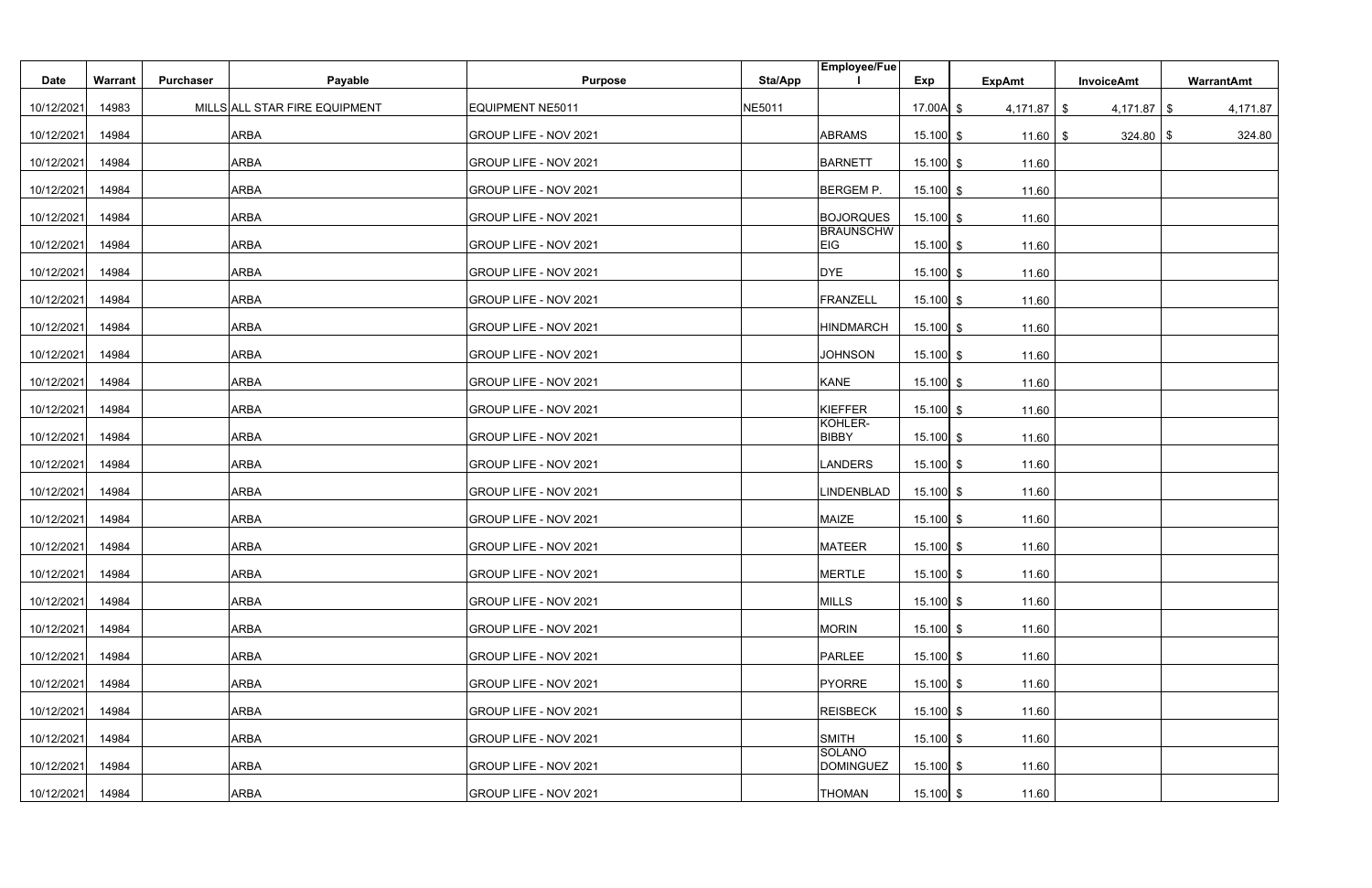| 10/12/2021 | 14984 |          | <b>ARBA</b>                         | GROUP LIFE - NOV 2021                                        |    | <b>THOMAS</b>     | $15.100$ \$ | 11.60          |                     |           |        |
|------------|-------|----------|-------------------------------------|--------------------------------------------------------------|----|-------------------|-------------|----------------|---------------------|-----------|--------|
| 10/12/2021 | 14984 |          | <b>ARBA</b>                         | GROUP LIFE - NOV 2021                                        |    | <b>TYSON</b>      | $15.100$ \$ | 11.60          |                     |           |        |
| 10/12/2021 | 14984 |          | <b>ARBA</b>                         | <b>GROUP LIFE - NOV 2021</b>                                 |    | <b>WELLS</b>      | $15.100$ \$ | 11.60          |                     |           |        |
| 10/12/2021 | 14985 |          | AT&T                                | PHONE CHGS - (LOCAL) 8/24-9/23/21                            | 50 |                   | $12.00A$ \$ | $136.23$ \$    | 136.23              | -S        | 181.34 |
| 10/12/2021 | 14985 |          | AT&T                                | PHONE CHGS - (LOCAL) 8/25-9/24/21                            | 52 |                   | $12.00A$ \$ | $45.11$ \\$    | 45.11               |           |        |
| 10/12/2021 | 14986 | KANE INC | A-T WANZER GRADING AND EXCAVATING   | HAUL E5211 TO SACRAMENTO                                     |    |                   | 17.00A $$$  | $990.00$ \$    | 990.00              | -S        | 990.00 |
| 10/12/2021 | 14987 |          | <b>CITY OF LAKEPORT</b>             | OPEB APR - JUN 2021                                          |    | <b>BRUCH</b>      | $19.40A$ \$ | 1,294.20       | $2,588.40$ \$<br>-S | 5,176.80  |        |
| 10/12/2021 | 14987 |          | <b>CITY OF LAKEPORT</b>             | OPEB APR - JUN 2021                                          |    | <b>BRUCH</b>      | $19.40A$ \$ | 1,294.20       |                     |           |        |
| 10/12/2021 | 14987 |          | <b>CITY OF LAKEPORT</b>             | OPEB APR - JUN 2021                                          |    | <b>HINCHCLIFF</b> | $19.40A$ \$ | 1,294.20       |                     |           |        |
| 10/12/2021 | 14987 |          | <b>CITY OF LAKEPORT</b>             | OPEB APR - JUN 2021                                          |    | <b>RAY</b>        | $19.40A$ \$ | 1,294.20       |                     |           |        |
| 10/12/2021 | 14987 |          | <b>CITY OF LAKEPORT</b>             | OPEB APR - JUN 2021 - CITYS PORTION                          |    |                   | $19.40A$ \$ | (2,588.40)     |                     |           |        |
| 10/12/2021 | 14987 |          | <b>CITY OF LAKEPORT</b>             | OPEB JUL - SEP 2021                                          |    | <b>BRUCH</b>      | $19.40A$ \$ | 1,294.20       | 2,588.40<br>-S      |           |        |
| 10/12/2021 | 14987 |          | <b>CITY OF LAKEPORT</b>             | OPEB JUL - SEP 2021                                          |    | <b>BRUCH</b>      | $19.40A$ \$ | 1,294.20       |                     |           |        |
| 10/12/2021 | 14987 |          | <b>CITY OF LAKEPORT</b>             | OPEB JUL - SEP 2021                                          |    | <b>HINCHCLIFF</b> | $19.40A$ \$ | 1,294.20       |                     |           |        |
| 10/12/2021 | 14987 |          | <b>CITY OF LAKEPORT</b>             | OPEB JUL - SEP 2021                                          |    | <b>RAY</b>        | $19.40A$ \$ | 1,294.20       |                     |           |        |
| 10/12/2021 | 14987 |          | <b>CITY OF LAKEPORT</b>             | OPEB JUL - SEP 2021 - CITYS PORTION                          |    |                   | $19.40A$ \$ | (2,588.40)     |                     |           |        |
| 10/12/2021 | 14988 |          | <b>DEPT OF HEALTH CARE SERVICES</b> | <b>GEMT QUAF 1ST QUARTER 2021</b>                            |    |                   | $28.48C$ \$ | $8,756.04$ \$  | $8,756.04$ \$       | 17,512.08 |        |
| 10/12/2021 | 14988 |          | <b>DEPT OF HEALTH CARE SERVICES</b> | <b>GEMT QUAF 2ND QUARTER 2021</b>                            |    |                   | $28.48C$ \$ | $8,756.04$ \$  | 8,756.04            |           |        |
| 10/12/2021 | 14989 |          | REISBECK DEREK REISBECK             | <b>REIMB - PROPANE</b>                                       | 50 |                   | $30.00E$ \$ | $26.03$ \$     | $26.03$ \$          |           | 26.03  |
| 10/12/2021 | 14990 |          | LAKEPORT FIRE PROTECTION DISTRICT   | UNFUNDED LIABILITY OCT 2021 - PERS SAFETY                    |    |                   | $2.22D$ \$  | $13,381.75$ \$ | $14,709.33$ \$      | 24,319.78 |        |
| 10/12/2021 | 14990 |          | LAKEPORT FIRE PROTECTION DISTRICT   | UNFUNDED LIABILITY OCT 2021 - PEPPRA<br><b>SAFETY</b>        |    |                   | $2.22E$ \$  | 1,041.58       |                     |           |        |
| 10/12/2021 | 14990 |          | LAKEPORT FIRE PROTECTION DISTRICT   | UNFUNDED LIABILITY OCT 2021 - PEPPRA MISC                    |    |                   | $2.22F$ \$  | 282.92         |                     |           |        |
| 10/12/2021 | 14990 |          | LAKEPORT FIRE PROTECTION DISTRICT   | UNFUNDED LIABILITY OCT 2021 - PEPPRA MISC                    |    |                   | $2.22F$ \$  | 3.08           |                     |           |        |
| 10/12/2021 | 14990 |          | LAKEPORT FIRE PROTECTION DISTRICT   | RETIREMENT CONTRIBUTIONS - 9/16-9/30/21 -<br><b>EMPLOYEE</b> |    | <b>EMPLOYEE</b>   | $1.11A$ \$  | $3,430.77$ \$  | 8,385.45            |           |        |
| 10/12/2021 | 14990 |          | LAKEPORT FIRE PROTECTION DISTRICT   | RETIREMENT CONTRIBUTIONS - 9/16-9/30/21 -<br><b>EMPLOYEE</b> |    |                   | $2.22A$ \$  | 2,769.60       |                     |           |        |
| 10/12/2021 | 14990 |          | LAKEPORT FIRE PROTECTION DISTRICT   | RETIREMENT CONTRIBUTIONS - 9/16-9/30/21 -<br><b>EMPLOYEE</b> |    |                   | $2.22B$ \$  | 2,003.27       |                     |           |        |
| 10/12/2021 | 14990 |          | LAKEPORT FIRE PROTECTION DISTRICT   | RETIREMENT CONTRIBUTIONS - 9/16-9/30/21 -<br><b>EMPLOYEE</b> |    |                   | $2.22C$ \$  | 181.81         |                     |           |        |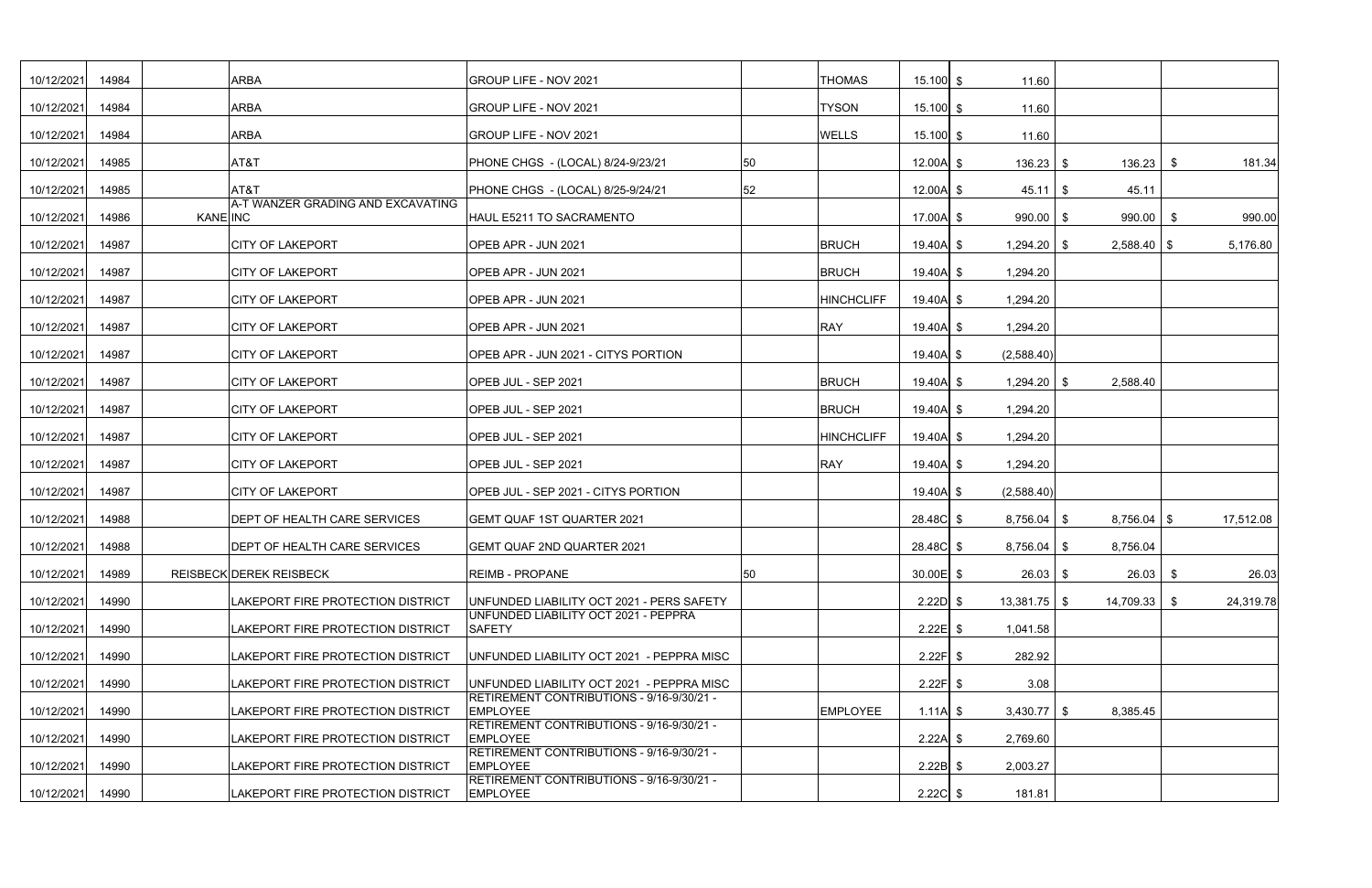| 10/12/2021 | 14990 |           | LAKEPORT FIRE PROTECTION DISTRICT | DEFERRED COMP - 9/16-9/30/21          |    | <b>HUFF</b>     | $1.11A$ \$  | 100.00         | 1,225.00<br>- \$      |           |
|------------|-------|-----------|-----------------------------------|---------------------------------------|----|-----------------|-------------|----------------|-----------------------|-----------|
| 10/12/2021 | 14990 |           | LAKEPORT FIRE PROTECTION DISTRICT | DEFERRED COMP - 9/16-9/30/21          |    | <b>JOHNSON</b>  | $1.11A$ \$  | 100.00         |                       |           |
| 10/12/2021 | 14990 |           | LAKEPORT FIRE PROTECTION DISTRICT | DEFERRED COMP - 9/16-9/30/21          |    | <b>KANE</b>     | $1.11A$ \$  | 250.00         |                       |           |
| 10/12/2021 | 14990 |           | LAKEPORT FIRE PROTECTION DISTRICT | DEFERRED COMP - 9/16-9/30/21          |    | <b>MILLS</b>    | $1.11A$ \$  | 75.00          |                       |           |
| 10/12/2021 | 14990 |           | LAKEPORT FIRE PROTECTION DISTRICT | DEFERRED COMP - 9/16-9/30/21          |    | <b>THOMAS J</b> | $1.11A$ \$  | 700.00         |                       |           |
| 10/12/2021 | 14991 |           | <b>REISBECKLIFE ASSIST</b>        | <b>EMS SUPPLIES</b>                   |    |                 | $19.40A$ \$ | 845.64         | $5,258.45$ \$<br>- \$ | 5,258.45  |
| 10/12/2021 | 14992 |           | <b>REISBECKLIFE ASSIST</b>        | <b>EMS SUPPLIES</b>                   |    |                 | $19.40A$ \$ | 20.73          |                       |           |
| 10/12/2021 | 14991 |           | <b>REISBECKLIFE ASSIST</b>        | <b>EMS SUPPLIES</b>                   |    |                 | $19.40A$ \$ | 1,525.27       |                       |           |
| 10/12/2021 | 14991 |           | <b>REISBECKLIFE ASSIST</b>        | <b>EMS SUPPLIES</b>                   |    |                 | $19.40A$ \$ | 1,638.94       |                       |           |
| 10/12/2021 | 14991 |           | <b>REISBECKLIFE ASSIST</b>        | <b>EMS SUPPLIES</b>                   |    |                 | $19.40A$ \$ | 1,227.87       |                       |           |
| 10/12/2021 | 14992 | MORIN MES |                                   | STRUCTURE FIRE TURNOUT PANTS (6)      |    |                 | 11.00B $$$  | $6,042.15$ \$  | $6,042.15$ \$         | 17,852.50 |
| 10/12/2021 | 14992 | MORIN MES |                                   | STRUCTURE FIRE TURNOUT COATS (6)      |    |                 | 11.00B $$$  | $10,785.83$ \$ | 10,785.83             |           |
| 10/12/2021 | 14992 | MORIN MES |                                   | WILDLAND SHROUD, GLOVES, COAT & PANTS |    |                 | 11.00B $$$  | $1,024.52$ \$  | 1,024.52              |           |
| 10/12/2021 | 14993 |           | <b>NATIONWIDE</b>                 | DEFERRED COMP - 9/1-9/15/21           |    | <b>LANDERS</b>  | $1.11A$ \$  | $100.00$ \$    | $100.00$ \$           | 450.00    |
| 10/12/2021 | 14993 |           | <b>NATIONWIDE</b>                 | DEFERRED COMP - 9/16-9/30/21          |    | <b>LANDERS</b>  | $1.11A$ \$  | 100.00         | 100.00                |           |
|            |       |           |                                   |                                       |    |                 |             |                | -\$                   |           |
| 10/12/2021 | 14993 |           | NATIONWIDE                        | DEFERRED COMP - 9/16-9/30/21          |    | <b>BERGEM</b>   | $1.11A$ \$  | $250.00$ \ \$  | 250.00                |           |
| 10/12/2021 | 14994 |           | PG&E                              | ELECTRIC CHGS - 8/24-9/22/21          | 50 |                 | $30.00A$ \$ | $1,556.54$ \$  | $1,556.54$ \$         | 1,835.17  |
| 10/12/2021 | 14994 |           | PG&E                              | ELECTRIC CHGS - 8/25-9/23/21          | 52 |                 | $30.00A$ \$ | $278.63$ \$    | 278.63                |           |

**\$ 78,098.82 78,098.82 \$ 78,098.82 \$**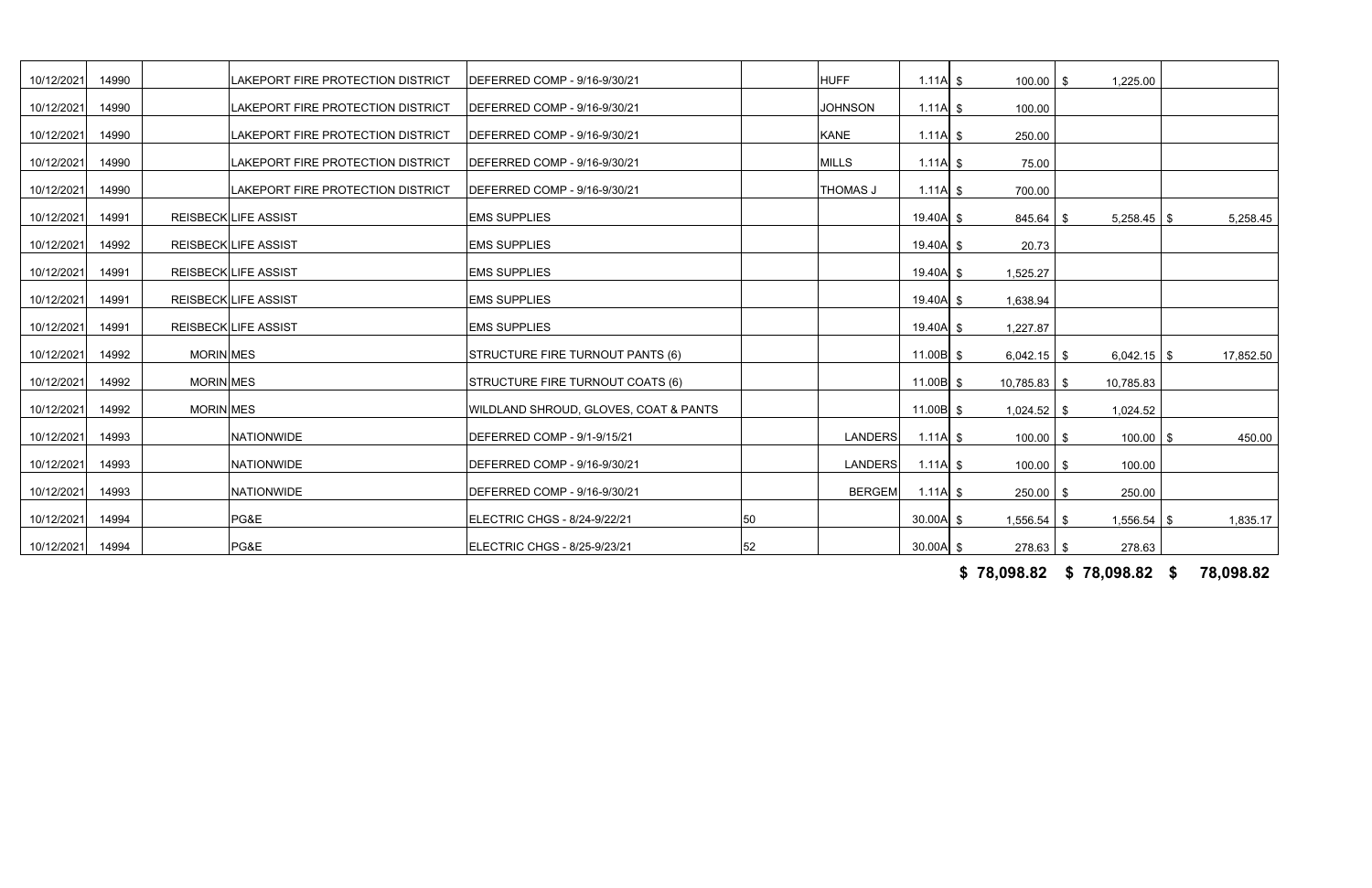

|                  |                | <b>Month</b><br><b>Station 50</b> | <b>LAKEPORT FIRE INCIDENT TRACKING FORM</b><br>September 2021 |                    |                        |                        |                     |            |              |                |             |            | FA = False Alarm<br>CR = Cancel & Return<br>UTL = Unable To Locate<br>AMA = Against Medical Advice<br>CB = Code Blue (Full Arrest, CPR in Progress)<br>$LA = Lift$ Assist<br>NMM = No Medical Merit (AMA not completed) |
|------------------|----------------|-----------------------------------|---------------------------------------------------------------|--------------------|------------------------|------------------------|---------------------|------------|--------------|----------------|-------------|------------|-------------------------------------------------------------------------------------------------------------------------------------------------------------------------------------------------------------------------|
| Time of Dispatch | Time Committed | Time Available<br>Inc. #          | Street Name<br>Street #                                       | Medical Aid<br>MVA | <sup>fcture Rire</sup> | <b>Vegetation Fire</b> | <b>Vehicle Fire</b> | "Oke Check | Haz.Mat      | Public Assist  |             | I Eqt Used | <b>Comments:</b><br>List Number of Patients as Pt x 4<br>If an IFT, List Destination Here<br>Any Specific Comments, List Here                                                                                           |
| 9/1              | 0349           | 1721                              | 15538<br>Martin St.                                           | $\overline{1}$     |                        |                        |                     |            |              |                |             |            | <b>NMM</b>                                                                                                                                                                                                              |
| 9/1              | 0606           | 1722                              | 15541<br>S. Forbes St.                                        | $\overline{2}$     |                        |                        |                     |            |              |                |             |            | 1pt to SLH                                                                                                                                                                                                              |
| 9/1              | 0804           | 1723                              | 15546<br>11th St.                                             |                    |                        |                        |                     |            | $\mathbf{1}$ |                |             |            | UTL                                                                                                                                                                                                                     |
| 9/1              | 0928           | 1724                              | 15551<br>Konockti Terrace Dr.                                 | 3                  |                        |                        |                     |            |              |                |             |            | 1pt to SLH                                                                                                                                                                                                              |
| 9/1              | 1323           | 1725                              | 15566<br>S. Main St.                                          | 4                  |                        |                        |                     |            |              |                |             |            | 1pt to SLH                                                                                                                                                                                                              |
| 9/1              | 1431           | 1726                              | 15572<br>Manzanita Dr.                                        |                    |                        | 1                      |                     |            |              |                |             |            | CR                                                                                                                                                                                                                      |
| 9/1              | 1602           | 1727                              | 15574<br>Lakeshore Blvd.                                      | 5                  |                        |                        |                     |            |              |                |             |            | 1pt to SLH                                                                                                                                                                                                              |
| 9/1              | 1723           | 1728                              | 15579<br>Compton St.                                          | 6                  |                        |                        |                     |            |              |                |             |            | 1pt to SLH                                                                                                                                                                                                              |
| 9/1              | 1830           | 1729                              | 15582<br>Bevins St.                                           | $\overline{7}$     |                        |                        |                     |            |              |                |             |            | 1pt to SLH                                                                                                                                                                                                              |
| 9/1              | 2251<br>2259   | 1730                              | 15595<br>Mission Rancheria Rd.<br>15597                       | 8                  |                        |                        |                     |            |              |                |             |            | 1pt to SLH                                                                                                                                                                                                              |
| 9/1              | 1245           | 1731<br>1732                      | Clipper Ln.<br>15628<br>Lakeshore Blvd.                       | 9                  |                        |                        |                     |            |              |                | $\mathbf 1$ |            | Lift Assist Only                                                                                                                                                                                                        |
| 9/2<br>9/2       | 1544           | 1733                              | 15636                                                         |                    |                        |                        |                     |            |              |                |             |            | 1pt to SLH                                                                                                                                                                                                              |
| 9/2              | 1631           | 1734                              | Highway 29<br>15637<br>Lakeshore Blvd.                        | 10                 |                        |                        | 1                   |            |              |                |             |            | 10x10 Spot - Extinguished<br>1pt to SLH                                                                                                                                                                                 |
| 9/2              | 1634           | 1735                              | 15639<br>Lakeshore Blvd.                                      | 11                 |                        |                        |                     |            |              |                |             |            | M5511 IPO M5011                                                                                                                                                                                                         |
| 9/2              | 2215           | 1736                              | 15662<br>E. Highway 20                                        | 12                 |                        |                        |                     |            |              |                |             |            | Assisted M8511                                                                                                                                                                                                          |
| 9/2              | 0244           | 1737                              | 15668<br>Yellow Hammer Ln.                                    | 13                 |                        |                        |                     |            |              |                |             |            | 1pt to SLH                                                                                                                                                                                                              |
| 9/3              | 0704           | 1738                              | 15674<br>S. Main St.                                          |                    |                        |                        |                     |            |              | $\mathbf{1}$   |             |            | False Alarm                                                                                                                                                                                                             |
| 9/3              | 1043           | 1739                              | 15685<br>W. Highway 20                                        | 14                 |                        |                        |                     |            |              |                |             |            | <b>CR</b>                                                                                                                                                                                                               |
| 9/3              | 1219           | 1740                              | 15693<br>Robin Hill Dr.                                       | 15                 |                        |                        |                     |            |              |                |             |            | 1pt to SLH                                                                                                                                                                                                              |
| 9/3              | 15466          | 1741                              | 15706<br>Miramonte Ave.                                       | 16                 |                        |                        |                     |            |              |                |             |            | 1pt to SLH                                                                                                                                                                                                              |
| 9/3              | 1655           | 1742                              | 15711<br>Martin St.                                           | 17                 |                        |                        |                     |            |              |                |             |            | Non Transport                                                                                                                                                                                                           |
| 9/3              | 1701           | 1743                              | 15712<br>Park St.                                             | 18                 |                        |                        |                     |            |              |                |             |            | Non Transport                                                                                                                                                                                                           |
| 9/3              | 2021           | 1744                              | 15724<br>Ackley Rd.                                           |                    |                        |                        |                     |            | 2            |                |             |            | UTL                                                                                                                                                                                                                     |
| 9/3              | 2319           | 1745                              | 15733<br>S. Highway 29                                        |                    | $\mathbf{1}$           |                        |                     |            |              |                |             |            | <b>CR</b>                                                                                                                                                                                                               |
| 9/3              | 2325           | 1746                              | 15734<br>Beach Ln.                                            | 19                 |                        |                        |                     |            |              |                |             |            | <b>NMM</b>                                                                                                                                                                                                              |
| 9/4              | 0211           | 1747 15738                        | W. Highway 20                                                 |                    | $\overline{2}$         |                        |                     |            |              |                |             |            | <b>CR</b>                                                                                                                                                                                                               |
| 9/4              | 1024           | 1748 15758                        | 6th St.                                                       | 20                 |                        |                        |                     |            |              |                |             |            | 1pt to SLH                                                                                                                                                                                                              |
| 9/4              | 1314           | 1749 15773                        | Martin St.                                                    | 21                 |                        |                        |                     |            |              |                |             |            | 1pt to SLH                                                                                                                                                                                                              |
| 9/4              | 1406           | 1750 15777                        | Lagoon Dr.                                                    | 22                 |                        |                        |                     |            |              |                |             |            | 1pt to SLH                                                                                                                                                                                                              |
| 9/4              | 1437           | 1751 15781                        | Miramonte Ave.                                                | 23                 |                        |                        |                     |            |              |                |             |            | M5511 IPO M5011                                                                                                                                                                                                         |
| 9/4              | 1712           | 1752 15795                        | E. Robinson Rancheria Rd.                                     | 24                 |                        |                        |                     |            |              |                |             |            | <b>CR</b>                                                                                                                                                                                                               |
| 9/4              | 1741           | 1753 15797                        | Oak Hill Ct.                                                  | 25                 |                        |                        |                     |            |              |                |             |            | 1pt to SLH                                                                                                                                                                                                              |
| 9/4              | 1926           | 1754 15809                        | S. Main St.                                                   |                    |                        |                        |                     |            |              | $\overline{2}$ |             |            | <b>UTL</b>                                                                                                                                                                                                              |
| 9/4              | 2206           | 1755 15819                        | Martin St.                                                    | 26                 |                        |                        |                     |            |              |                |             |            | Not as Reported                                                                                                                                                                                                         |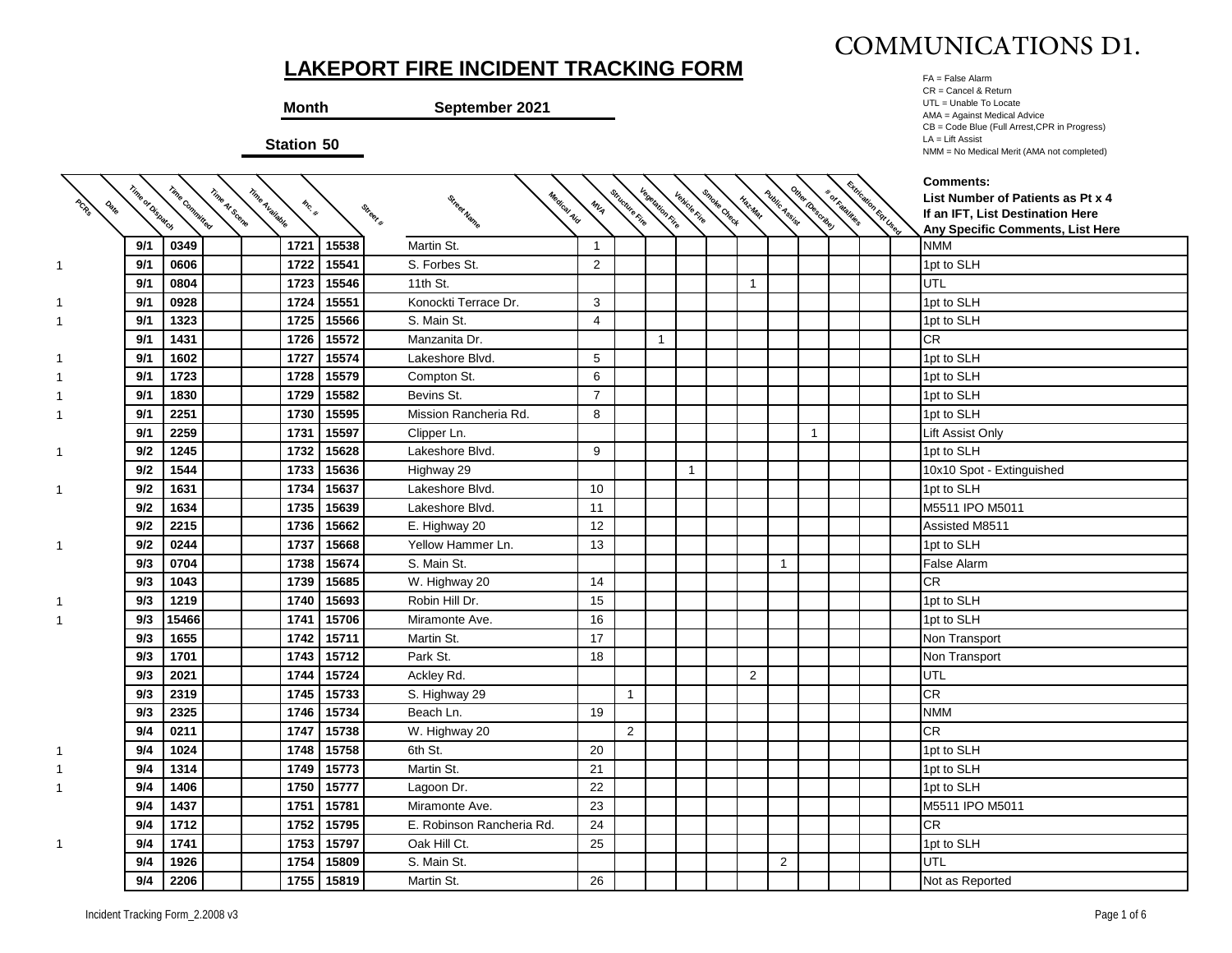**Month September 2021**

**Station 50**

FA = False Alarm CR = Cancel & Return UTL = Unable To Locate AMA = Against Medical Advice CB = Code Blue (Full Arrest,CPR in Progress) LA = Lift Assist NMM = No Medical Merit (AMA not completed)

| PORT<br><b>Oslo</b> | Time of Dispatch | Time Committed | Time At Scene<br>Time Avallable | Inc. # |       | Medical Aid<br>Street Name<br>Street # | MIN | Structure Fire | <b>Vegetation Fire</b> | Vehicle Fire   | Smoke Check | Haz.Mat      | Public Assist  | Other (Describe) |              | I Eqt Used     | <b>Comments:</b><br>List Number of Patients as Pt x 4<br>If an IFT, List Destination Here |
|---------------------|------------------|----------------|---------------------------------|--------|-------|----------------------------------------|-----|----------------|------------------------|----------------|-------------|--------------|----------------|------------------|--------------|----------------|-------------------------------------------------------------------------------------------|
|                     |                  |                |                                 |        |       |                                        |     |                |                        |                |             |              |                |                  |              |                | Any Specific Comments, List Here                                                          |
|                     | 9/4              | 2249           |                                 | 1756   | 15822 | Lakeshore Blvd.                        |     | 3              |                        |                |             |              |                |                  |              |                | Scene Turned Over to CHP                                                                  |
|                     | 9/4              | 2305           |                                 | 1757   | 15823 | Highway 20                             |     | 4              |                        |                |             |              |                |                  |              |                | <b>CR</b>                                                                                 |
|                     | 9/4              | 2311           |                                 | 1758   | 15824 | Highway 20                             |     | 5              |                        |                |             |              |                |                  |              |                | Pt Turned Over to CHP                                                                     |
|                     | 9/5              | 1127           |                                 | 1759   | 15860 | Yellow Hammer Ln.                      |     |                |                        |                |             |              | 3              |                  |              |                | Comm Lines Only                                                                           |
|                     | 9/5              | 1923           |                                 | 1760   | 15893 | Martin St.                             |     |                |                        |                |             |              |                | $\overline{2}$   |              |                | Lift Assist Only                                                                          |
|                     | 9/5              | 2140           |                                 | 1761   | 15904 | Robin Hill Dr.                         | 27  |                |                        |                |             |              |                |                  |              |                | 1pt to SLH                                                                                |
|                     | 9/6              | 0101           |                                 | 1762   | 15911 | Red Feather Ln.                        |     |                |                        |                |             | $\mathbf{1}$ |                |                  |              |                | Vehicle Fully Involved - Extinguished                                                     |
|                     | 9/6              | 0717           |                                 | 1763   | 15922 | Oak Hill Ct.                           | 28  |                |                        |                |             |              |                |                  |              |                | 1pt to SLH                                                                                |
|                     | 9/6              | 2340           |                                 | 1764   | 16005 | 5th St.                                |     |                | 2                      |                |             |              |                |                  |              |                | Extinguished by Resident                                                                  |
|                     | 9/7              | 0059           |                                 | 1765   | 16006 | R St.                                  |     |                |                        |                |             |              | $\overline{4}$ |                  |              |                | No Hazard                                                                                 |
|                     | 9/7              | 0123           |                                 | 1766   | 16007 | Royale Ave.                            | 29  |                |                        |                |             |              |                |                  |              |                | <b>AMA</b>                                                                                |
|                     | 9/7              | 0555           |                                 | 1767   | 16008 | S. Main St.                            | 30  |                |                        |                |             |              |                |                  |              | $\overline{1}$ | 1144                                                                                      |
|                     | 9/7              | 1142           |                                 | 1768   | 16028 | Local IFT SLH to RP                    | 31  |                |                        |                |             |              |                |                  |              |                | Local IFT                                                                                 |
|                     | 9/7              | 1317           |                                 | 1769   | 16037 | Diane Way                              | 32  |                |                        |                |             |              |                |                  |              |                | 1pt to SLH                                                                                |
|                     | 9/7              | 1415           |                                 | 1770   | 16043 | S. Main St.                            | 33  |                |                        |                |             |              |                |                  |              |                | 1pt to SLH                                                                                |
|                     | 9/7              | 1502           |                                 | 1771   | 16046 | Lange St.                              | 34  |                |                        |                |             |              |                |                  |              |                | <b>CR</b>                                                                                 |
|                     | 9/7              | 2248           |                                 | 1772   | 16072 | Bevins St.                             |     |                | 3                      |                |             |              |                |                  |              |                | UTL                                                                                       |
| 1.                  | 9/7              | 2306           |                                 | 1773   | 16073 | S. Main St.                            | 35  |                |                        |                |             |              |                |                  |              |                | 1pt to SLH                                                                                |
|                     | 9/8              | 2304           |                                 | 1774   | 16074 | Lupoyoma                               | 36  |                |                        |                |             |              |                |                  |              |                | M5511 IPO M5011                                                                           |
|                     | 9/8              | 0414           |                                 | 1775   | 16084 | Lakeshore Blvd.                        |     |                |                        |                |             |              | 5              |                  |              |                | Tree Down Blocking Roadway                                                                |
|                     | 9/8              | 0823           |                                 | 1776   | 16089 | Martin St.                             |     |                | $\overline{4}$         |                |             |              |                |                  |              |                | <b>Fully Envolved Mobile Home</b>                                                         |
|                     | 9/8              | 0954           |                                 | 1777   | 16093 | Alterra Dr.                            | 37  |                |                        |                |             |              |                |                  |              |                | M8511 IPO M5011                                                                           |
|                     | 9/8              | 1055           |                                 | 1778   | 16095 | Hill Rd.                               |     |                | 5                      |                |             |              |                |                  |              |                | False Alarm                                                                               |
|                     | 9/8              | 1415           |                                 | 1779   | 16111 | Forest Dr.                             | 38  |                |                        |                |             |              |                |                  |              |                | 1pt to SLH                                                                                |
|                     | 9/8              | 1507           |                                 | 1780   | 16116 | Bevins Ct.                             | 39  |                |                        |                |             |              |                |                  |              |                | M8511 IPO M5011                                                                           |
|                     | 9/8              | 1510           |                                 | 1781   | 16117 | Bevins St.                             |     |                |                        |                |             |              |                | 3                |              |                | Lift Assist Only                                                                          |
|                     | 9/8              | 1510           |                                 | 1782   | 16118 | Lakeshore Blvd.                        | 40  |                |                        |                |             |              |                |                  |              |                | M8011 IPO M5011                                                                           |
|                     | 9/8              | 1627           |                                 | 1783   | 16121 | Mathews x Ackley Rd.                   | 41  |                |                        |                |             |              |                |                  |              |                | UTL                                                                                       |
|                     | 9/8              | 1755           |                                 | 1784   | 16130 | S. Main St.                            | 42  |                |                        |                |             |              |                |                  |              |                | 1pt to SLH                                                                                |
|                     | 9/8              | 1906           |                                 | 1785   | 16140 | Big Valley Rd.                         | 43  |                |                        |                |             |              |                |                  |              |                | 1pt to SLH                                                                                |
|                     | 9/8              | 1929           |                                 | 1786   | 16142 | Soda Bay x Mission Way                 |     | 6              |                        |                |             |              |                |                  |              |                | Assisted 55 Units                                                                         |
|                     | 9/9              | 0808           |                                 | 1787   | 16163 | Soda Bay Rd.                           |     |                |                        | $\overline{2}$ |             |              |                |                  |              |                | False Alarm                                                                               |
| 1.                  | 9/9              | 1125           |                                 | 1788   | 16183 | 2nd St.                                | 44  |                |                        |                |             |              |                |                  |              |                | 1pt to SLH                                                                                |
|                     | 9/9              | 1306           |                                 | 1789   | 16191 | Lagoon Dr.                             |     |                |                        |                |             |              |                |                  | $\mathbf{1}$ |                | <b>Rescued Pt From Mud</b>                                                                |
|                     | 9/9              | 1402           |                                 | 1790   | 16195 | Easelake Dr.                           | 45  |                |                        |                |             |              |                |                  |              |                | <b>CR</b>                                                                                 |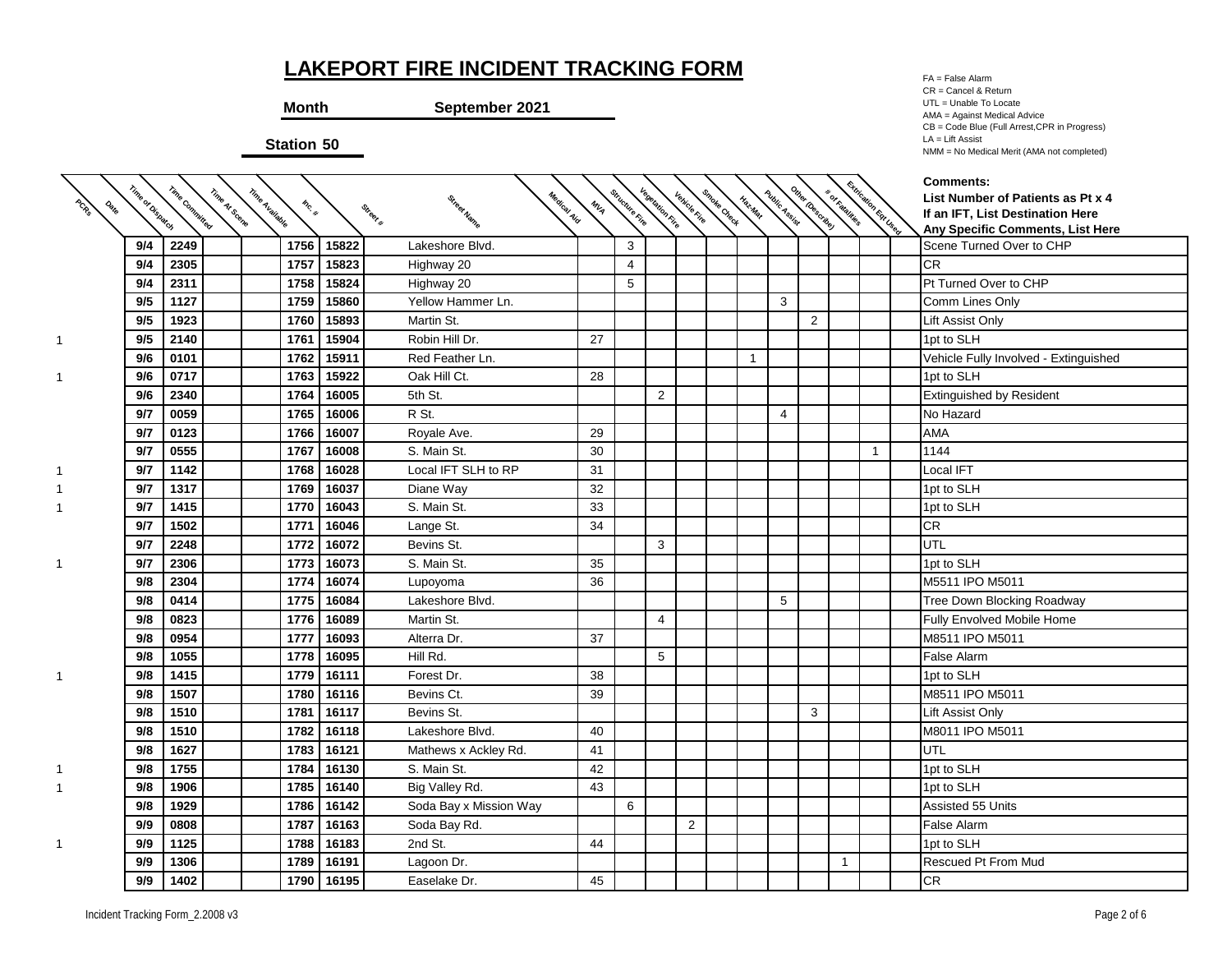**Month September 2021**

**Station 50**

FA = False Alarm CR = Cancel & Return UTL = Unable To Locate AMA = Against Medical Advice CB = Code Blue (Full Arrest,CPR in Progress) LA = Lift Assist NMM = No Medical Merit (AMA not completed)

| PORT | Time of Dispatch | Time Committed | Time At Scene<br>Time Avallable | Inc. # |              |                          | Medical Aid<br>MILA | Structure Rire | <b>Vegetation Fire</b> |              | Smoke Check |         |               | Other (Describe) | * or katalhies | <b>CANCING CALGED</b> | <b>Comments:</b><br>List Number of Patients as Pt x 4                |
|------|------------------|----------------|---------------------------------|--------|--------------|--------------------------|---------------------|----------------|------------------------|--------------|-------------|---------|---------------|------------------|----------------|-----------------------|----------------------------------------------------------------------|
|      |                  |                |                                 |        |              | Street Name<br>Street #  |                     |                |                        | Vehicle Fire |             | Haz.Mat | Public Assist |                  |                |                       | If an IFT, List Destination Here<br>Any Specific Comments, List Here |
|      | 9/9              | 1820           |                                 | 1791   | 19226        | Martin St.               |                     |                |                        |              |             |         |               | 4                |                |                       | <b>Lift Assist Only</b>                                              |
|      | 9/9              | 1906           |                                 | 1792   | 16227        | Beach Ln.                | 46                  |                |                        |              |             |         |               |                  |                |                       | 1pt to SLH                                                           |
|      | 9/9              | 2238           |                                 | 1793   | 16236        | <b>Mission Way</b>       |                     | $\overline{7}$ |                        |              |             |         |               |                  |                |                       | False Alarm                                                          |
|      | 9/10             | 0113           |                                 | 1794   | 16249        | Beach Ln.                | 47                  |                |                        |              |             |         |               |                  |                |                       | 1pt to SLH                                                           |
|      | 9/10             | 0121           |                                 | 1795   | 16251        | 11th St.                 | 48                  |                |                        |              |             |         |               |                  |                |                       | <b>CR</b>                                                            |
|      | 9/10             | 0539           |                                 | 1796   | 16266        | Country Club Dr.         |                     | 8              |                        |              |             |         |               |                  |                |                       | <b>CR</b>                                                            |
| 1.   | 9/10             | 0832           |                                 | 1797   | 16275        | N. Forbes St.            | 49                  |                |                        |              |             |         |               |                  |                |                       | 1pt to SLH                                                           |
|      | 9/10             | 0954           |                                 | 1798   | 16279        | S. Main St.              | 50                  |                |                        |              |             |         |               |                  |                |                       | False Alarm                                                          |
|      | 9/10             | 1018           |                                 | 1799   | 16282        | Martin St.               | 51                  |                |                        |              |             |         |               |                  |                |                       | False Alarm                                                          |
|      | 9/10             | 1412           |                                 | 1800   | 16302        | Marina Ct.               | 52                  |                |                        |              |             |         |               |                  |                |                       | 1pt to SLH                                                           |
|      | 9/10             | 1917           |                                 | 1801   | 16332        | Alterra Dr.              | 53                  |                |                        |              |             |         |               |                  |                |                       | 1pt to SLH                                                           |
|      | 9/11             | 1015           |                                 | 1802   | 16362        | Soda Bay x Big Valley    |                     |                |                        | 3            |             |         |               |                  |                |                       | <b>Cerimonial Fire</b>                                               |
|      | 9/11             | 1227           |                                 | 1803   | 16370        | N. Russell St.           | 54                  |                |                        |              |             |         |               |                  |                |                       | Non Transport                                                        |
|      | 9/11             | 1820           |                                 | 1804   | 16397        | Martin St.               |                     |                |                        |              |             |         |               | 5                |                |                       | Lift Assist Only                                                     |
|      | 9/11             | 2027           |                                 | 1805   | 16407        | Highway 29 x Highway 175 |                     | 9              |                        |              |             |         |               |                  |                |                       | Scene Turned Over to CHP                                             |
|      | 9/11             | 2046           |                                 | 1806   | 16410        | <b>Mission Way</b>       | 55                  |                |                        |              |             |         |               |                  |                |                       | <b>CR</b>                                                            |
| 1    | 9/11             | 2139           |                                 | 1807   | 16416        | Gieslman St.             | 56                  |                |                        |              |             |         |               |                  |                |                       | 1pt to SLH                                                           |
|      | 9/12             | 0528           |                                 | 1808   | 11873        | Highway 175              |                     | 10             |                        |              |             |         |               |                  |                |                       | <b>CR</b>                                                            |
| 1    | 9/12             | 1449           |                                 | 1809   | 16458        | Echo Dr.                 | 57                  |                |                        |              |             |         |               |                  |                |                       | 1pt to SLH                                                           |
|      | 9/12             | 0005           |                                 | 1810   | 16484        | E. Highway 20            | 58                  |                |                        |              |             |         |               |                  |                |                       | <b>CR</b>                                                            |
| 1.   | 9/12             | 0056           |                                 | 1811   | 16487        | Bevins St.               | 59                  |                |                        |              |             |         |               |                  |                |                       | 1pt to SLH                                                           |
|      | 9/12             | 0343           |                                 | 1812   | 16490        | S. Main St.              |                     |                |                        |              |             |         |               | 6                |                |                       | Lift Assist Only                                                     |
|      | 9/13             | 0930           |                                 | 1813   | 16511        | Craig Ave.               | 60                  |                |                        |              |             |         |               |                  |                |                       | 1pt to SLH                                                           |
|      | 9/13             | 1333           |                                 | 1814   | 16524        | Genevieve St.            | 61                  |                |                        |              |             |         |               |                  |                |                       | <b>AMA</b>                                                           |
| 1.   | 9/13             | 1425           |                                 | 1815   | 16527        | 16th St.                 | 62                  |                |                        |              |             |         |               |                  |                |                       | 1pt to SLH                                                           |
|      | 9/13             | 1528           |                                 | 1816   | 16531        | Highway 20 x Spring      | 63                  |                |                        |              |             |         |               |                  |                |                       | CR                                                                   |
|      | 9/13             | 1623           |                                 | 1817   | 16538        | Lakeshore Blvd.          | 64                  |                |                        |              |             |         |               |                  |                |                       | 1pt to SLH                                                           |
|      | 9/13             | 2059           |                                 | 1818   | $\mathbf{1}$ | Highway 175              |                     | 11             |                        |              |             |         |               |                  |                |                       | <b>CR</b>                                                            |
|      | 9/14             | 0436           |                                 | 1819   | 16566        | Bevins Ct.               |                     |                |                        |              |             |         |               | $\overline{7}$   |                |                       | Lift Assist Only                                                     |
|      | 9/14             | 0833           |                                 | 1820   | 16578        | Gaddy Ln. Kelseyville    | 65                  |                |                        |              |             |         |               |                  |                |                       | <b>CR</b>                                                            |
| 1.   | 9/14             | 1223           |                                 | 1821   | 16597        | Gunn St.                 | 66                  |                |                        |              |             |         |               |                  |                |                       | 1pt to SLH                                                           |
|      | 9/14             | 1228           |                                 | 1822   | 16598        | Lakeshore Blvd.          | 67                  |                |                        |              |             |         |               |                  |                |                       | M5511 IPO M5011                                                      |
|      | 9/14             | 1614           |                                 | 1823   | 16605        | W. Highway 20            | 68                  |                |                        |              |             |         |               |                  |                |                       | <b>CR</b>                                                            |
|      | 9/14             | 1721           |                                 | 1824   | 16611        | Highland Springs Rd.     |                     |                | 6                      |              |             |         |               |                  |                |                       | <b>CR</b>                                                            |
|      | 9/15             | 0204           |                                 | 1825   | 16628        | N. Forbes St.            | 69                  |                |                        |              |             |         |               |                  |                |                       | 1pt to SLH                                                           |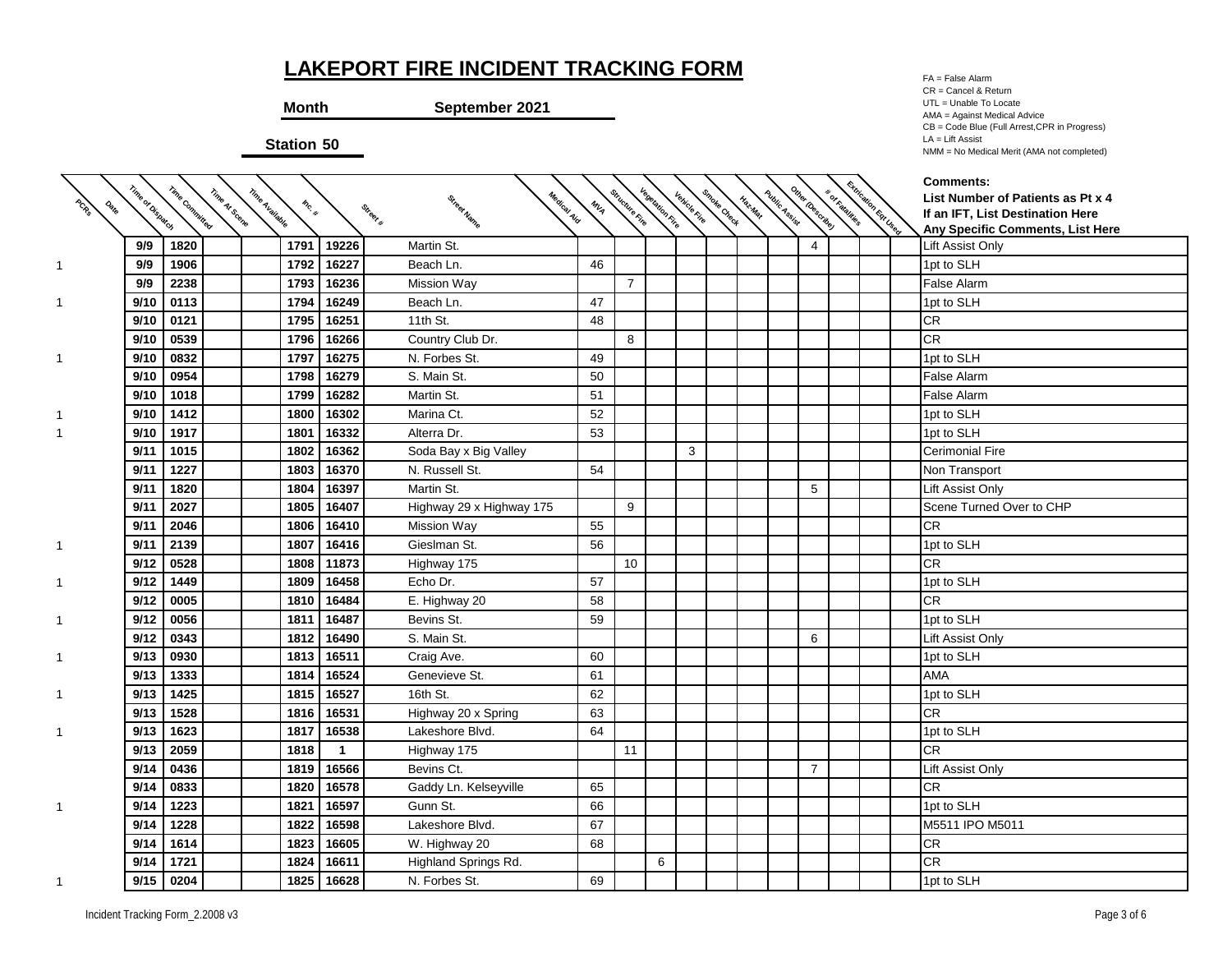**Month September 2021**

**Station 50**

FA = False Alarm CR = Cancel & Return UTL = Unable To Locate AMA = Against Medical Advice CB = Code Blue (Full Arrest,CPR in Progress) LA = Lift Assist NMM = No Medical Merit (AMA not completed)

| PORT<br><b>ONE</b> | Time of Dispatch | Time Committed | Time At Scene<br>Time Avaliable | Inc. # |       | Street Name<br>Street # | Medical Aid<br>MILA | Structure Rive | <b>Vegetation River</b> | Vehicle Fire | Smoke Check    | Haz.Mat | <b>Public Assist</b> | Other Describe) | Extrication<br>* or katalities | I Eqt User | <b>Comments:</b><br>List Number of Patients as Pt x 4<br>If an IFT, List Destination Here<br>Any Specific Comments, List Here |
|--------------------|------------------|----------------|---------------------------------|--------|-------|-------------------------|---------------------|----------------|-------------------------|--------------|----------------|---------|----------------------|-----------------|--------------------------------|------------|-------------------------------------------------------------------------------------------------------------------------------|
|                    | 9/15             | 0741           |                                 | 1826   | 16640 | Highland Springs Rd.    |                     | 12             |                         |              |                |         |                      |                 |                                |            | <b>CR</b>                                                                                                                     |
|                    | 9/15             | 0948           |                                 | 1827   | 16648 | Local IFT SLH to RP     | 70                  |                |                         |              |                |         |                      |                 |                                |            | 1pt to SLH                                                                                                                    |
|                    | 9/15             | 1252           |                                 | 1828   | 16662 | 11th St.                | 71                  |                |                         |              |                |         |                      |                 |                                |            | 1pt to SLH                                                                                                                    |
|                    | 9/15             | 2345           |                                 | 1829   | 16697 | Craig Ave.              | 72                  |                |                         |              |                |         |                      |                 |                                |            | 1pt to SLH                                                                                                                    |
|                    | 9/16             | 0055           |                                 | 1830   | 16703 | Soda Bay Rd.            |                     |                |                         |              | $\overline{2}$ |         |                      |                 |                                |            | Fully Envolved Vehicle - Extinguished                                                                                         |
|                    | 9/16             | 0234           |                                 | 1831   | 16707 | Helbush Rd.             | 73                  |                |                         |              |                |         |                      |                 |                                |            | Unavailable                                                                                                                   |
|                    | 9/16             | 0409           |                                 | 1832   | 16710 | Central Park Ave.       | 74                  |                |                         |              |                |         |                      |                 |                                |            | 1pt to SLH                                                                                                                    |
|                    | 9/16             | 0653           |                                 | 1833   | 16715 | Lakeshore Blvd.         | 75                  |                |                         |              |                |         |                      |                 |                                |            | 1pt to SLH                                                                                                                    |
|                    | 9/16             | 1231           |                                 | 1834   | 16739 | Hill Rd. East           | 76                  |                |                         |              |                |         |                      |                 |                                |            | 1pt to SLH                                                                                                                    |
|                    | 9/16             | 1445           |                                 | 1835   | 16744 | 16th St.                | 77                  |                |                         |              |                |         |                      |                 |                                |            | 1pt to SLH                                                                                                                    |
|                    | 9/16             | 1649           |                                 | 1836   | 16755 | Hohape Ave.             |                     | 13             |                         |              |                |         |                      |                 |                                |            | CR                                                                                                                            |
|                    | 9/16             | 1840           |                                 | 1837   | 16767 | Campbell Ln.            |                     |                |                         |              |                |         | 6                    |                 |                                |            | Scene Turned Over to LPD                                                                                                      |
|                    | 9/16             | 2130           |                                 | 1838   | 16778 | Crump Ave.              | 78                  |                |                         |              |                |         |                      |                 |                                |            | 1pt to SLH                                                                                                                    |
|                    | 9/17             | 0031           |                                 | 1839   | 16783 | Whalen Way              | 79                  |                |                         |              |                |         |                      |                 |                                |            | 1pt to SLH                                                                                                                    |
|                    | 9/17             | 0040           |                                 | 1840   | 16784 | Lakeshore Blvd.         | 80                  |                |                         |              |                |         |                      |                 |                                |            | <b>CR</b>                                                                                                                     |
|                    | 9/17             | 0127           |                                 | 1841   | 16786 | N. Russell St.          | 81                  |                |                         |              |                |         |                      |                 |                                |            | 1pt to SLH                                                                                                                    |
|                    | 9/17             | 1411           |                                 | 1842   | 16814 | Lakeshore Blvd.         | 82                  |                |                         |              |                |         |                      |                 |                                |            | 1pt to SLH                                                                                                                    |
|                    | 9/17             | 1420           |                                 | 1843   | 16815 | Central Park Ave.       | 83                  |                |                         |              |                |         |                      |                 |                                |            | M5511 IPO M5011                                                                                                               |
|                    | 9/17             | 1535           |                                 | 1844   | 16821 | Kelsey Creek Dr.        |                     | 14             |                         |              |                |         |                      |                 |                                |            | <b>CR</b>                                                                                                                     |
|                    | 9/17             | 2141           |                                 | 1845   | 16843 | Single Springs Rd.      | 84                  |                |                         |              |                |         |                      |                 |                                |            | AMA                                                                                                                           |
|                    | 9/18             | 1459           |                                 | 1846   | 16882 | E. Highway 20           |                     | 15             |                         |              |                |         |                      |                 |                                |            | <b>CR</b>                                                                                                                     |
| 1                  | 9/18             | 1718           |                                 | 1847   | 16892 | Soda Bay Rd.            | 85                  |                |                         |              |                |         |                      |                 |                                |            | 1pt to SLH                                                                                                                    |
|                    | 9/18             | 2027           |                                 | 1848   | 16902 | Robin Hill Dr.          | 86                  |                |                         |              |                |         |                      |                 |                                |            | <b>False Alarm</b>                                                                                                            |
|                    | 9/19             | 0115           |                                 | 1849   | 16915 | Pool St.                |                     |                |                         |              |                |         |                      | 8               |                                |            | Lift Assist Only                                                                                                              |
|                    | 9/19             | 0156           |                                 | 1850   | 16918 | Riggs Rd.               | 87                  |                |                         |              |                |         |                      |                 |                                |            | 1pt to SLH                                                                                                                    |
|                    | 9/19             | 0225           |                                 | 1851   | 16944 | Acorn Ln.               | 88                  |                |                         |              |                |         |                      |                 |                                |            | 1pt to SLH                                                                                                                    |
|                    | 9/19             | 1320           |                                 | 1852   | 16919 | Park View Dr.           | 89                  |                |                         |              |                |         |                      |                 |                                |            | M8511 IPO M5011                                                                                                               |
|                    | 9/19             | 2303           |                                 | 1853   | 16973 | <b>Fairview Way</b>     | 90                  |                |                         |              |                |         |                      |                 |                                |            | 1pt to SLH                                                                                                                    |
|                    | 9/20             | 0738           |                                 | 1854   | 16985 | Highland Springs Rd.    | 91                  |                |                         |              |                |         |                      |                 |                                |            | Non Transport                                                                                                                 |
|                    | 9/20             | 1101           |                                 | 1855   | 16996 | Yellow Hammer Ln.       | 92                  |                |                         |              |                |         |                      |                 |                                |            | 1pt to SLH                                                                                                                    |
|                    | 9/20             | 1204           |                                 | 1856   | 17003 | Lange St.               | 93                  |                |                         |              |                |         |                      |                 |                                |            | 1pt to SLH                                                                                                                    |
|                    | 9/20             | 1219           |                                 | 1857   | 17005 | Local IFT SLH to RP     | 94                  |                |                         |              |                |         |                      |                 |                                |            | 1pt to SLH                                                                                                                    |
|                    | 9/20             | 2224           |                                 | 1858   | 17043 | 20th St.                | 95                  |                |                         |              |                |         |                      |                 |                                |            | 1pt to SLH                                                                                                                    |
|                    | 9/21             | 0821           |                                 | 1859   | 17055 | Lakeshore Blvd.         | 96                  |                |                         |              |                |         |                      |                 |                                |            | 1pt to SLH                                                                                                                    |
|                    | 9/21             | 0827           |                                 | 1860   | 17056 | Acorn Ln.               | 97                  |                |                         |              |                |         |                      |                 |                                |            | E5012 to Assist                                                                                                               |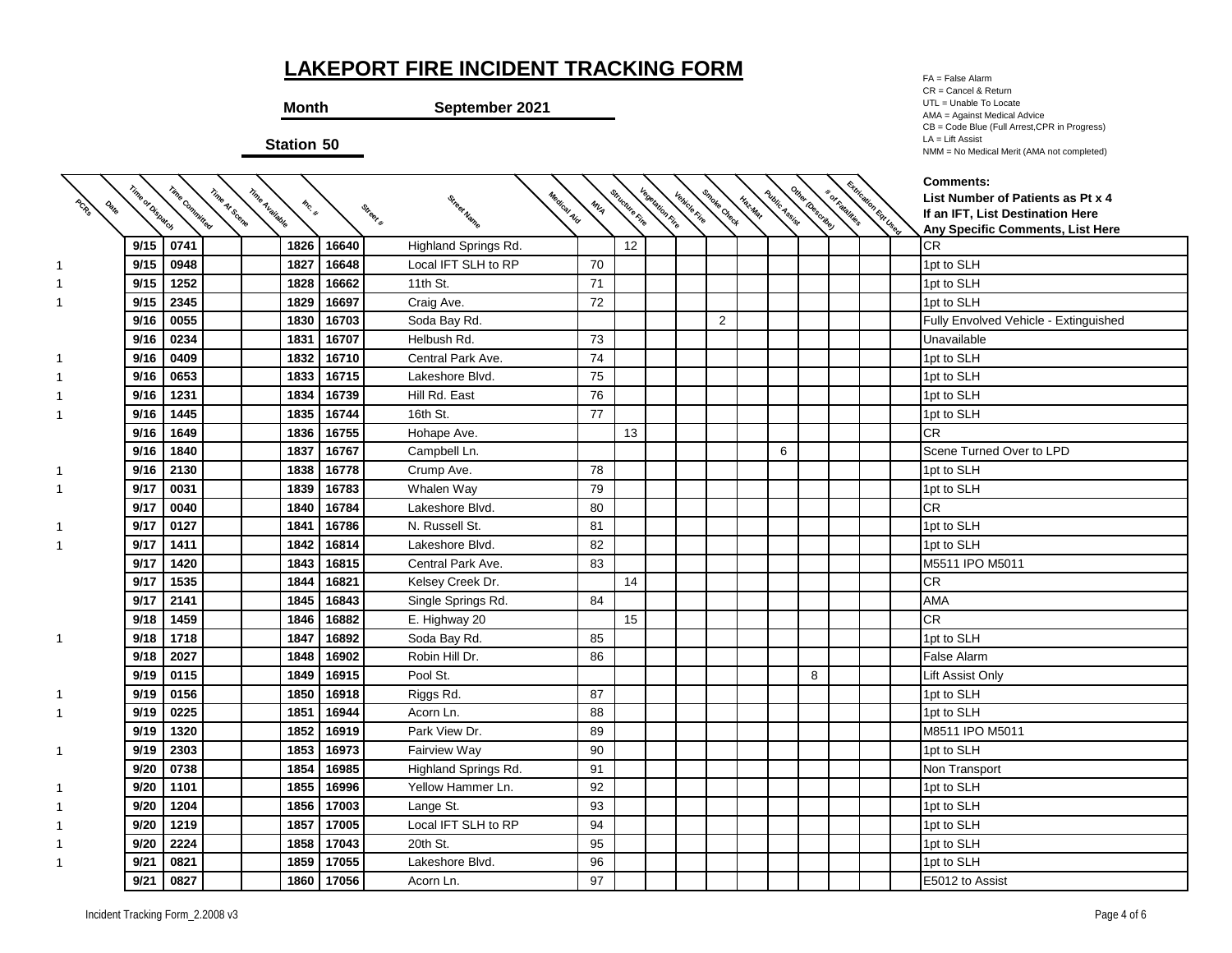**Month September 2021**

**Station 50**

FA = False Alarm CR = Cancel & Return UTL = Unable To Locate AMA = Against Medical Advice CB = Code Blue (Full Arrest,CPR in Progress) LA = Lift Assist NMM = No Medical Merit (AMA not completed)

**# of Fatalities Extrication Eqt Used Comments: List Number of Patients as Pt x 4 If an IFT, List Destination Here Any Specific Comments, List Here**

|                    |                  |                |                                 |        |       |                         |             |               |                        |                     |             |                |                |                  |                 |                      | Comments:                         |
|--------------------|------------------|----------------|---------------------------------|--------|-------|-------------------------|-------------|---------------|------------------------|---------------------|-------------|----------------|----------------|------------------|-----------------|----------------------|-----------------------------------|
| PCRS<br><b>ONG</b> |                  |                |                                 | Inc. # |       |                         | MYA         |               |                        |                     |             | Haz-Mat        |                |                  |                 |                      | List Number of Patients as Pt x 4 |
|                    | Time of Dispatch | Time Committed | Time At Scene<br>Time Avallable |        |       | Street Name<br>Street # | Medical Aid | Shucture Rive | <b>Vegetation Fire</b> | <b>Vehicle Fire</b> | Smoke Check |                | Public Assist  | Other (Describe) | * or katalities | Extrication Equ Used | If an IFT, List Destination Here  |
|                    |                  |                |                                 |        |       |                         |             |               |                        |                     |             |                |                |                  |                 |                      | Any Specific Comments, List Here  |
|                    | 9/21             | 1020           |                                 | 1861   | 17061 | Hiicrest Dr.            | 98          |               |                        |                     |             |                |                |                  |                 |                      | 1pt to SLH                        |
|                    | 9/21             | 1414           |                                 | 1862   | 17078 | 20th St.                | 99          |               |                        |                     |             |                |                |                  |                 |                      | 1pt to SLH                        |
|                    | 9/21             | 1606           |                                 | 1863   | 17089 | Sylar Ln.               | 100         |               |                        |                     |             |                |                |                  |                 |                      | 1pt to SLH                        |
|                    | 9/21             | 1856           |                                 | 1864   | 17098 | Ave. B                  | 101         |               |                        |                     |             |                |                |                  |                 |                      | 1pt to SLH                        |
|                    | 9/21             | 2224           |                                 | 1865   | 17103 | Craig Ave.              | 102         |               |                        |                     |             |                |                |                  |                 |                      | CR                                |
|                    | 9/22             | 0008           |                                 | 1866   | 17105 | Fairview Way            | 103         |               |                        |                     |             |                |                |                  |                 |                      | 1pt to SLH                        |
|                    | 9/22             | 0328           |                                 | 1867   | 17111 | Scotts Valley Rd.       |             |               |                        |                     |             |                | $\overline{7}$ |                  |                 |                      | Tree Down Blocking Roadway        |
|                    | 9/22             | 0729           |                                 | 1868   | 17121 | Rodman Slough           |             | 16            |                        |                     |             |                |                |                  |                 |                      | M8511 to Handle                   |
|                    | 9/22             | 1042           |                                 | 1869   | 17135 | Keeling Ave.            | 104         |               |                        |                     |             |                |                |                  |                 |                      | <b>False Alarm</b>                |
| 1                  | 9/22             | 1352           |                                 | 1870   | 17143 | Martin St.              | 105         |               |                        |                     |             |                |                |                  |                 |                      | 1pt to SLH                        |
|                    | 9/22             | 1717           |                                 | 1871   | 17156 | Lakeshore Blvd.         |             | 17            |                        |                     |             |                |                |                  |                 |                      | Non Injury                        |
| 1                  | 9/22             | 1941           |                                 | 1872   | 17169 | Yellow Hammer Ln.       | 106         |               |                        |                     |             |                |                |                  |                 |                      | 1pt to SLH                        |
|                    | 9/23             | 0951           |                                 | 1873   | 17188 | White Ln.               | 107         |               |                        |                     |             |                |                |                  |                 |                      | <b>CR</b>                         |
|                    | 9/23             | 2049           |                                 | 1874   | 17222 | 5th St.                 |             |               |                        |                     |             | $\overline{2}$ |                |                  |                 |                      | UTL                               |
|                    | 9/24             | 0008           |                                 | 1875   | 17228 | Craig Ave.              | 108         |               |                        |                     |             |                |                |                  |                 |                      | Lift Assist Only                  |
|                    | 9/24             | 1102           |                                 | 1876   | 17242 | Robin Hill Dr.          | 109         |               |                        |                     |             |                |                |                  |                 |                      | <b>NMM</b>                        |
|                    | 9/24             | 1347           |                                 | 1877   | 17254 | Bevins St.              | 110         |               |                        |                     |             |                |                |                  |                 |                      | Confirmed 1144                    |
| 1                  | 9/24             | 1631           |                                 | 1878   | 17269 | Parallel Dr.            | 111         |               |                        |                     |             |                |                |                  |                 |                      | 1pt to SLH                        |
|                    | 9/24             | 1826           |                                 | 1879   | 17273 | N. Main St.             | 112         |               |                        |                     |             |                |                |                  |                 |                      | <b>NMM</b>                        |
| 1                  | 9/24             | 1922           |                                 | 1880   | 17277 | Ave. A                  | 113         |               |                        |                     |             |                |                |                  |                 |                      | 1pt to SLH                        |
|                    | 9/24             | 2017           |                                 | 1881   | 17284 | N. Forbes St.           | 114         |               |                        |                     |             |                |                |                  |                 |                      | <b>NMM</b>                        |
| 1                  | 9/24             | 2102           |                                 | 1882   | 17288 | N. Forbes St.           | 115         |               |                        |                     |             |                |                |                  |                 |                      | 1pt to SLH                        |
|                    | 9/25             | 0946           |                                 | 1883   | 17307 | Yellow Hammer Ln.       | 116         |               |                        |                     |             |                |                |                  |                 |                      | <b>NMM</b>                        |
|                    | 9/25             | 1508           |                                 | 1884   | 17326 | 6th St.                 | 117         |               |                        |                     |             |                |                |                  |                 | 1                    | Confirmed 1144                    |
|                    | 9/25             | 1931           |                                 | 1885   | 17346 | Whalen Way              | 118         |               |                        |                     |             |                |                |                  |                 | 1                    | Confirmed 1144                    |
|                    | 9/25             | 1948           |                                 | 1886   | 17350 | 9th St.                 |             |               |                        |                     |             |                |                | 9                |                 |                      | <b>Lift Assist Only</b>           |
| 1                  | 9/25             | 2156           |                                 | 1887   | 17355 | Lange St.               | 119         |               |                        |                     |             |                |                |                  |                 |                      | 1pt to SLH                        |
|                    | 9/25             | 2249           |                                 | 1888   | 17360 | Highland Springs Rd.    | 120         |               |                        |                     |             |                |                |                  |                 |                      | <b>NMM</b>                        |
| 1                  | 9/26             | 0700           |                                 | 1889   | 17372 | Ashe St.                | 121         |               |                        |                     |             |                |                |                  |                 |                      | 1pt to SLH                        |
|                    | 9/26             | 0903           |                                 | 1890   | 17375 | S. Main St.             | 122         |               |                        |                     |             |                |                |                  |                 |                      | 1pt to SLH                        |
|                    | 9/26             | 1043           |                                 | 1891   | 17383 | S Hwy 29                |             |               |                        | $\overline{4}$      |             |                |                |                  |                 |                      | <b>CR</b>                         |
|                    | 9/26             | 1928           |                                 | 1892   | 17409 | Argonaut Dr.            |             |               | $\overline{7}$         |                     |             |                |                |                  |                 |                      | <b>CR</b>                         |
|                    | 9/26             | 1933           |                                 | 1893   | 17410 | Alterra Dr.             | 123         |               |                        |                     |             |                |                |                  |                 |                      | E5012 to Assist                   |
|                    | 9/26             | 1934           |                                 | 1894   | 17411 | S. Main St.             | 124         |               |                        |                     |             |                |                |                  |                 |                      | <b>RAS</b>                        |
|                    | 9/27             | 0732           |                                 | 1895   | 17427 | Dexter Ln.              |             |               |                        | 5                   |             |                |                |                  |                 |                      | <b>CR</b>                         |
|                    |                  |                |                                 |        |       |                         |             |               |                        |                     |             |                |                |                  |                 |                      |                                   |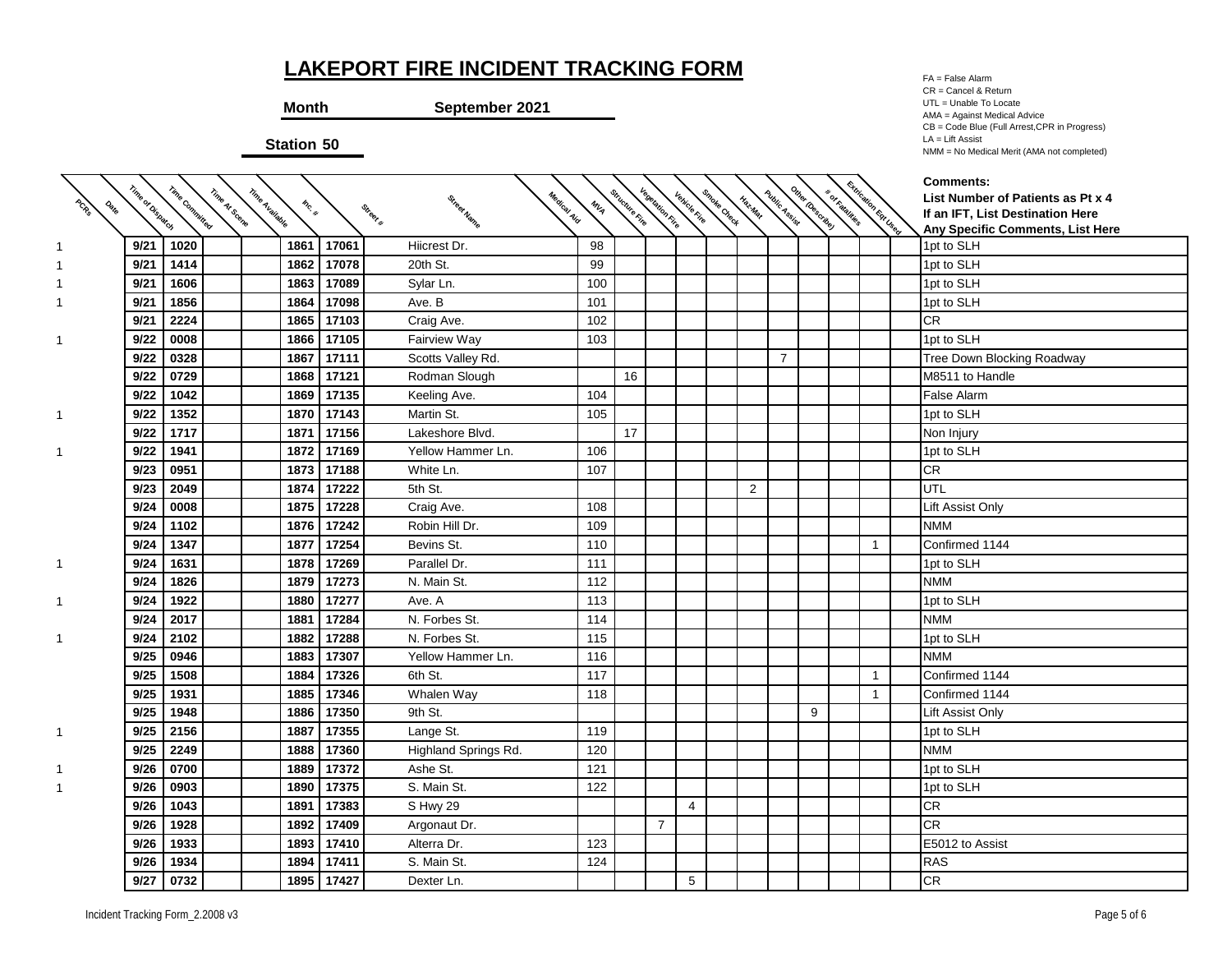**Month September 2021**

**Station 50**

FA = False Alarm CR = Cancel & Return UTL = Unable To Locate AMA = Against Medical Advice CB = Code Blue (Full Arrest,CPR in Progress) LA = Lift Assist NMM = No Medical Merit (AMA not completed)

**PCRs Date Time of Dispatch Time Con Time At Scene Time Available Inc. # Street # Street Name Medical Aid**  $M_{L_{\!\bar{Q}}}$ **Structure Fire Validn Fire Vehicle Fire Smoke Check Haz-Mat Public Assist** Other (Describe) **# of Fatalities Extrication Eqt Used Comments: List Number of Patients as Pt x 4 If an IFT, List Destination Here Any Specific Comments, List Here** 1 **| 9/27 | 0928 | | | 1896 | 17433 |** S. Main St. | 125 | | | | | | | | | | | 1pt to SLH 1 **| 9/27 | 2207 | | 1897 | 17471 |** Lakeshore Blvd. | 126 | | | | | | | | | 1pt to SLH 1 **9/28 0757 1898 17482** 2580 Reeves Ln. 127 1pt to SLH **9/28 1621 1899 17504** 2730 Lakeshore Blvd. 128 CR **9/28 1746 1900 17510** 5226 4th St. 129 CR 1 **| 9/28 | 1746 | | | 1901 | 17511 |** Lakeshore Blvd. | 130 | | | | | | | | | | 1pt to SLH 1 **| 9/28 | 2029 | | 1902 | 17518 |** Winter Ave. | 131 | | | | | | | | | 1pt to SLH **9/29 0627 1903 17533** 6852 Floyd Way 132 CR 1 **9/29 1111 1904 17553** 1291 Craig Ave. 133 1pt to SLH 1 **| 9/29 | 1334 | | | 1905 | 17564 |** Yellow Hammer Ln. | 134 | | | | | | | | | | 1pt to SLH 1 **| 9/29 | 1510 | | 1906 | 17572 |** 11th St. | 135 | | | | | | | | | 1pt to SLH 1 **| 9/29 | 1803 | | | 1907 | 17596 |** 11th St. | 136 | | | | | | | | | | 1pt to SLH **9/29 0204 1908 17615** 2871 Meadow Dr. 8 CR 1 **| 9/30 | 0837 | | | 1909 | 17623 |** 6th St. | 137 | | | | | | | | | | | 1pt to SLH **9/30 1007 1910 17634** 350 Lange St. 138 NMM **9/30 1325 1911 17647** 3357 Marina Ct. 139 NMM **9/30 1925 1912 1912 17672** Lakeshore Blvd. 140 82 82 **TOTALS:** 140 | 17 | 8 | 5 | 1 | 4 | 7 | 9 | 1 | 4 | 0 **PREVIOUS:** 1218 149 70 57 12 17 57 132 8 18 0 **YEAR TO DATE:** 1358 166 78 62 13 21 64 141 9 22 0

192 192

1912 1912 Yearly Call Total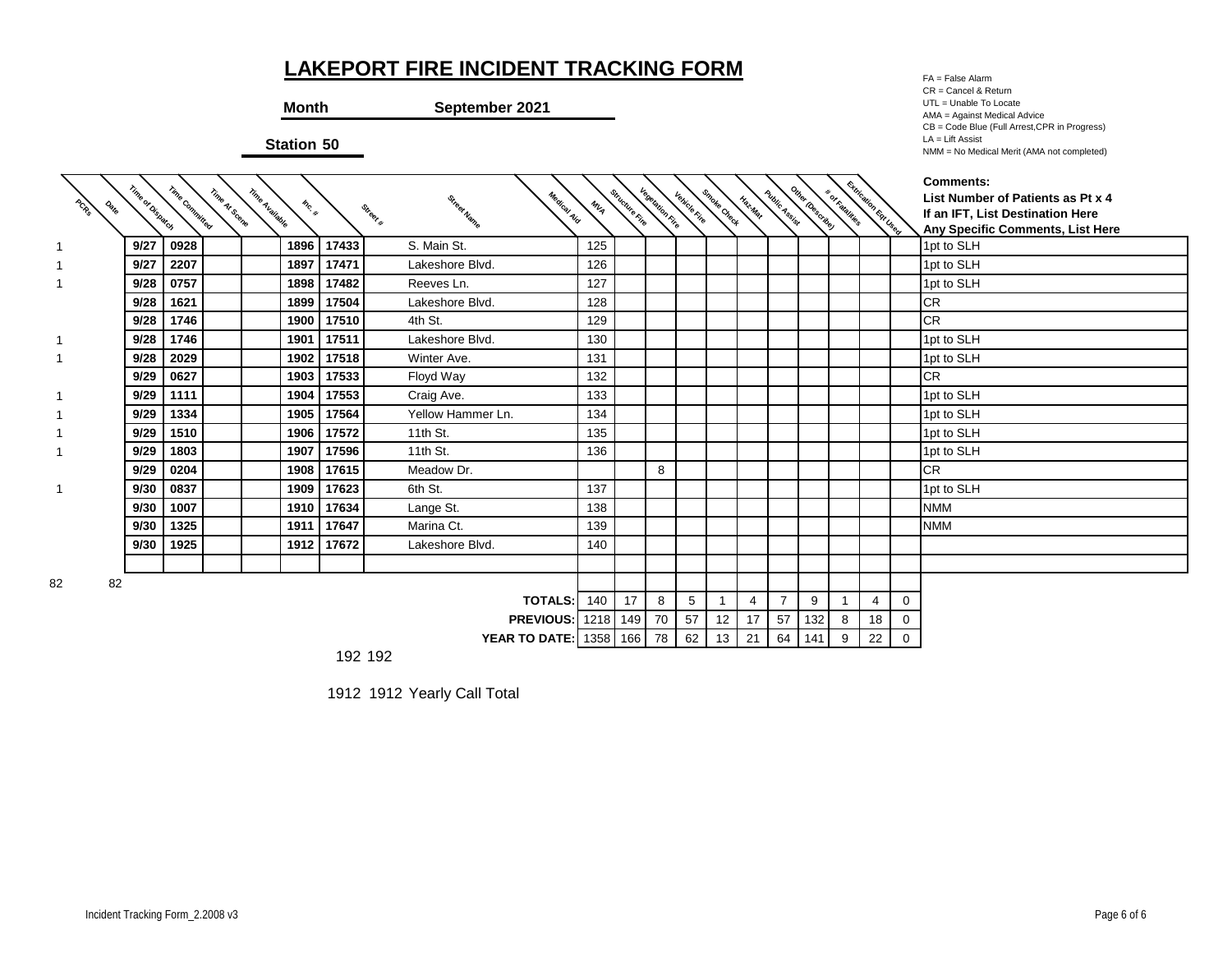Lakeport Fire Protection District Revenue September 2021

| <b>Ambulance Revenue</b> |                    |               | <b>Year to Date Totals</b>      |
|--------------------------|--------------------|---------------|---------------------------------|
|                          |                    |               |                                 |
| <b>Date</b>              |                    | <b>Amount</b> |                                 |
| 9/8/2021                 | $\zeta$            | 2,175.85      | County of Lake                  |
| 9/30/2021                | \$                 | 30,796.79     | <b>System Design</b>            |
| 9/30/2021                | $\zeta$            | 26.04         | <b>Huffman DDS</b>              |
| 9/30/2021                | $\ddot{\varsigma}$ | 102.19        | County of Lake                  |
| 9/30/2021                | $\zeta$            | 237.97        | <b>Wakefield and Associates</b> |
|                          |                    |               |                                 |
| <b>TOTAL</b>             |                    | \$33,338.84   | \$<br>141,867.62                |
|                          |                    |               |                                 |
| <b>City Mitigation</b>   |                    |               |                                 |
| <b>Date</b>              |                    | <b>Amount</b> |                                 |
|                          |                    |               |                                 |
|                          |                    |               |                                 |
| <b>TOTAL \$</b>          |                    |               | \$                              |
|                          |                    |               |                                 |
| <b>County Mitigation</b> |                    |               |                                 |
| <b>Date</b>              |                    | <b>Amount</b> |                                 |
|                          |                    |               |                                 |
| 9/30/2021                | $\ddot{\varsigma}$ | 576.00        | Garage                          |
| 9/30/2021                | \$                 | 790.00        | Replacement Home                |
| 9/30/2021                | \$                 | 4,800.00      | Garage                          |
| <b>TOTAL \$</b>          |                    | 6,166.00      | \$<br>8,246.00                  |
|                          |                    |               |                                 |
| <b>Misc. Revenue</b>     |                    |               |                                 |
|                          |                    |               |                                 |
| <b>Date</b>              |                    | <b>Amount</b> |                                 |
| 9/30/2021                | $\zeta$            | 90.00         | Solar Plan Review Fee           |
| 9/30/2021                | \$                 | 409.23        | Rent                            |
| 9/30/2021                | \$                 | 90.00         | Solar Plan Review Fee           |
| 9/30/2021                | \$                 | 1,516.15      | <b>US Bank Incentive</b>        |
| 9/30/2021                | \$                 | 90.00         | Solar Plan Review Fee           |
| <b>TOTAL</b>             | \$                 | 2,195.38      | \$<br>10,786.47                 |
|                          |                    |               |                                 |
| <b>GRAND TOTAL \$</b>    |                    | 41,700.22     | \$<br>160,900.09                |
|                          |                    |               |                                 |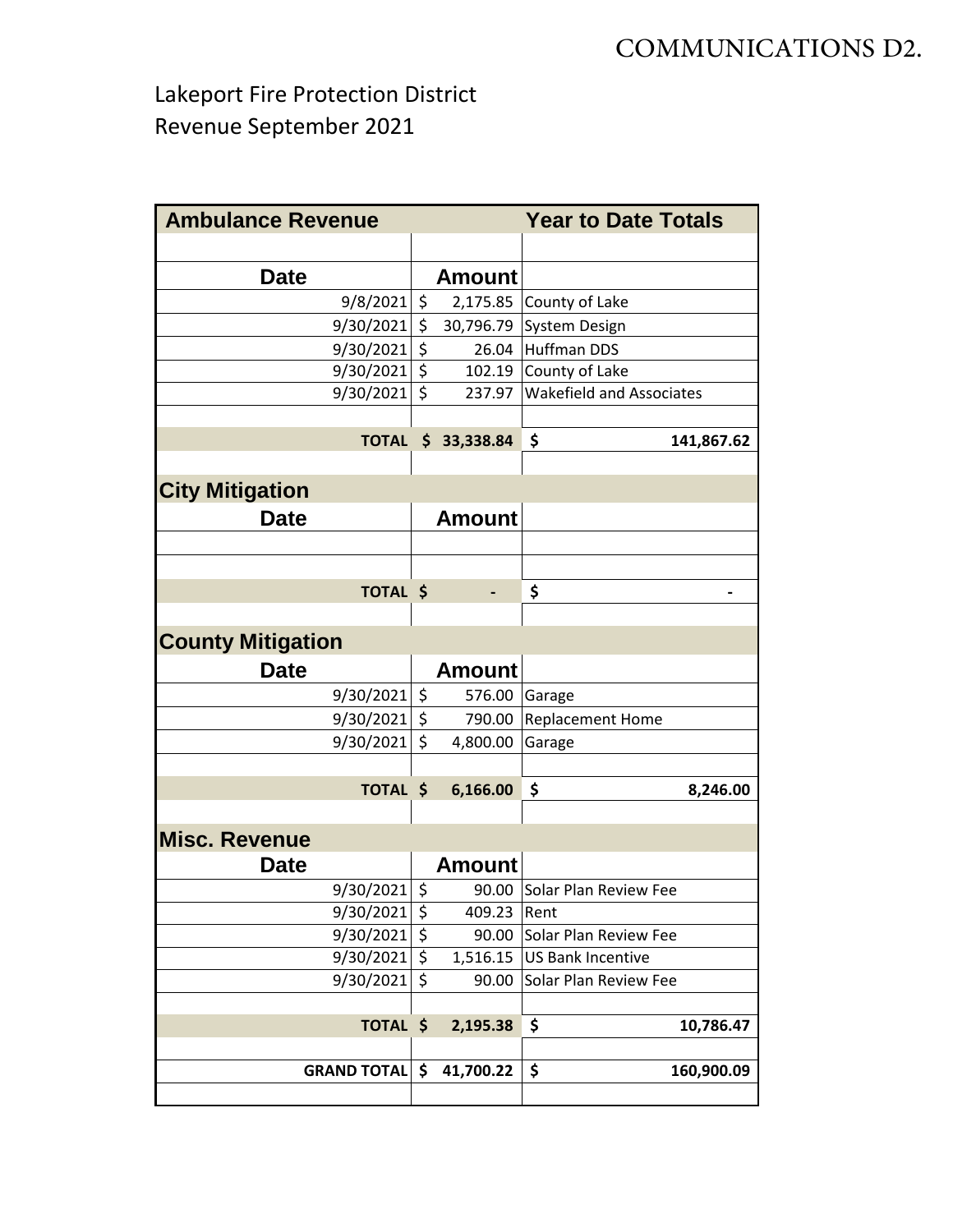#### WELLS FARGO BANK - SYSTEM DESIGN RECEIVABLES

Check and Deposit Register - Acct #5817562969

|                |                                              |       |           |            |           |                | <b>WFB</b> |         | Gross        | Gross      |             |
|----------------|----------------------------------------------|-------|-----------|------------|-----------|----------------|------------|---------|--------------|------------|-------------|
| Transaction    |                                              | Check | Amount of |            | Amount of |                | Stmt       | SL Cnty | Collections  | Coll       | RCA or WF   |
| Date           | <b>Transaction Description</b>               | No.   | Check     | $\sqrt{ }$ | Deposit   | <b>Balance</b> | $\sqrt{ }$ | Deposit | W.E. Invoice | $\sqrt{ }$ | Collections |
|                | 09/01/21 Deposit PNP Supplemental HCCLAIMPMT |       |           |            | 200.00    | 29,378.16      |            |         |              |            |             |
|                | 09/01/21 Deposit PNP Supplemental HCCLAIMPMT |       |           |            | 50.00     | 29,428.16      |            |         |              |            |             |
|                | 09/01/21 Deposit AARP                        |       |           |            | 106.67    | 29,534.83      |            |         |              |            |             |
|                | 09/02/21 Deposit BLUE SHIELD                 |       |           |            | 106.44    | 29,641.28      |            |         |              |            |             |
|                | 09/02/21 Deposit United Health Care          |       |           |            | 379.37    | 30,020.65      |            |         |              |            |             |
|                | 09/07/21 Deposit CA DHCS MEDI-CAL            |       |           |            | 6.39      | 30,027.04      |            |         |              |            |             |
|                | 09/07/21 Deposit Noridian                    |       |           |            | 820.06    | 30,847.10      |            |         |              |            |             |
|                | 09/07/21 Deposit United Health Care          |       |           |            | 235.96    | 31,083.06      |            |         |              |            |             |
|                | 09/07/21 Deposit AARP                        |       |           |            | 328.09    | 31,411.15      |            |         |              |            |             |
|                | 09/07/21 Deposit iStream                     |       |           |            | 1.060.82  | 32.471.97      |            |         |              |            |             |
|                | 09/08/21 Deposit Noridian                    |       |           |            | 237.21    | 32,709.18      |            |         |              |            |             |
|                | 09/08/21 Deposit United Health Care          |       |           |            | 241.75    | 32,950.93      |            |         |              |            |             |
|                | 09/13/21 Deposit iStream                     |       |           |            | 1.025.53  | 33,976.46      |            |         |              |            |             |
|                | 09/14/21 Deposit PNP Supplemental HCCLAIMPMT |       |           |            | 100.00    | 34,076.46      |            |         |              |            |             |
|                | 09/15/21 Deposit Noridian                    |       |           |            | 3,238.64  | 37,315.10      |            |         |              |            |             |
|                | 09/16/21 Deposit Noridian                    |       |           |            | 428.51    | 37,743.61      |            |         |              |            |             |
|                | 09/20/21 Deposit BLUE SHIELD                 |       |           |            | 104.59    | 37,848.20      |            |         |              |            |             |
|                | 09/20/21 Deposit iStream                     |       |           |            | 2,259.32  | 40,107.52      |            |         |              |            |             |
|                | 09/21/21 Deposit Noridian                    |       |           |            | 2,152.71  | 42,260.23      |            | 102.19  |              |            |             |
|                | 09/22/21 Deposit Noridian                    |       |           |            | 566.84    | 42,827.07      |            |         |              |            |             |
|                | 09/24/21 Deposit Noridian                    |       |           |            | 719.35    | 43,546.42      |            |         |              |            |             |
|                | 09/27/21 Deposit BLUE SHIELD                 |       |           |            | 50.06     | 43,596.48      |            |         |              |            |             |
|                | 09/27/21 Deposit iStream                     |       |           |            | 6,321.26  | 49,917.74      |            |         |              |            |             |
|                | 09/28/21 Deposit BLUE CROSS                  |       |           |            | 109.67    | 50,027.41      |            |         |              |            |             |
|                | 09/28/21 Deposit Noridian                    |       |           |            | 4,773.82  | 54,801.23      |            |         |              |            |             |
|                | 09/28/21 Deposit California Health           |       |           |            | 146.60    | 54,947.83      |            |         |              |            |             |
|                | 09/28/21 Deposit PNP Supplemental HCCLAIMPMT |       |           |            | 50.00     | 54,997.83      |            |         |              |            |             |
|                | 09/30/21 Deposit CA DHCS MEDI-CAL            |       |           |            | 653.06    | 55,650.89      |            |         |              |            |             |
|                | 09/30/21 Deposit Noridian                    |       |           |            | 4,323.90  | 59,974.79      |            |         |              |            |             |
| 09/30/21 LPFPD |                                              | 1196  | 30,796.79 |            |           | 29,178.00      |            |         |              |            |             |
|                | 09/30/21 Interest                            |       |           |            | 0.37      | 29,178.37      |            |         |              |            |             |
| 09/30/21 Tax   |                                              |       | 0.08      |            |           | 29.178.29      |            |         |              |            |             |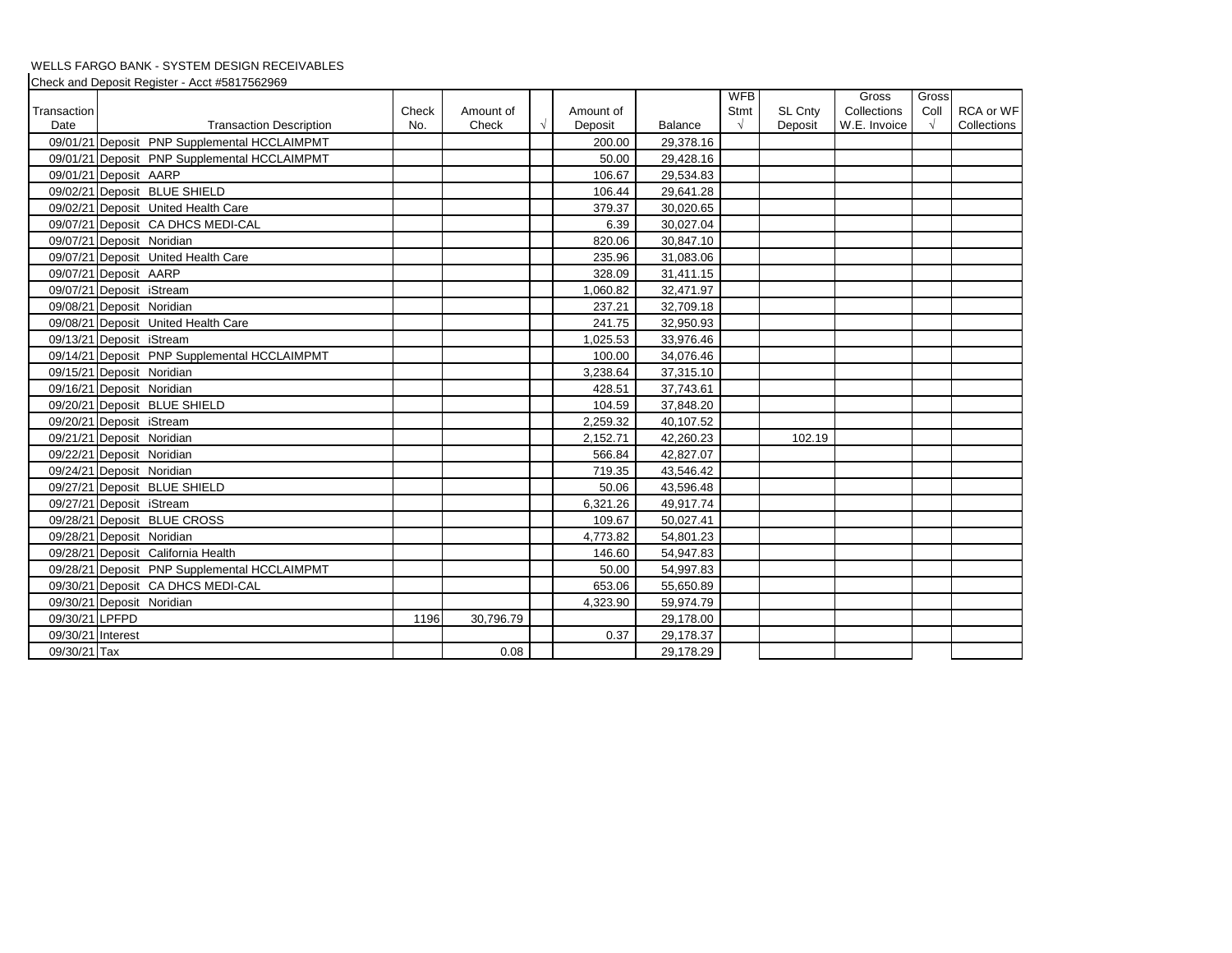

# Estimate #1612 REGULAR ITEM E2.

Created: 8/12/2021 07:34 AM PDT Term: On Receipt Service Writer: Chris Bocanegra

| <b>Lakeport Fire District</b> | 2000 Seagrave TB-54-DA 85039 (Red, #T1) |                   |
|-------------------------------|-----------------------------------------|-------------------|
| 445 North Main Street         | VIN:                                    | 1F9F828T7XCST2040 |
| Lakeport, CA 95453            | License Plate:                          | 1267335           |
| Office: (707) 263-4396        | Last Recorded Mileage: 17,548           |                   |
| jeffthomas@lakeportfire.com   |                                         |                   |

|                | <b>Ladder Testing Findings</b>                                                                                                    |          |                         |            |               |
|----------------|-----------------------------------------------------------------------------------------------------------------------------------|----------|-------------------------|------------|---------------|
|                | <b>Description</b>                                                                                                                | Price    | <b>QTY</b>              | <b>HRS</b> | Subtotal      |
| 1              | Complaint - Waterway Rescue/Water-tower section on the aerial<br>locking pin does not line up                                     |          |                         |            | \$0.00        |
|                | 1) Need to replace with longer snubbers                                                                                           |          |                         |            |               |
| $\overline{2}$ | <b>Bolts</b>                                                                                                                      | \$8.50   | $\overline{\mathbf{4}}$ |            | \$34.00       |
| 3              | Complaint - Loose step magnet on drivers rear aerial step<br>1) Need to tighten magnet and adust to sensor                        |          |                         |            | \$0.00        |
| 4              | Complaint - Rear Brakes low and heat stress cracks in drums / Front<br>1) Need to replace rear drums and shoes / Front            |          |                         | 6          | \$720.00      |
|                | 2) Adjust and set rear brakes / Front                                                                                             |          |                         |            |               |
| 5              | Relined Brake Shoe / Rear                                                                                                         | \$85.00  | 4                       |            | \$340.00      |
| 6              | Hardware Kit                                                                                                                      | \$18.75  | $\overline{2}$          |            | \$37.50       |
| 7              | Brake Drum / Rear                                                                                                                 | \$575.00 | $\overline{2}$          |            | \$1,150.00    |
| 8              | Complaint - Rear differential leaking at pinion seal                                                                              |          |                         | 6          | \$720.00      |
|                | 1) Replace rear pinion seal                                                                                                       |          |                         |            |               |
|                | 2) Change fluid                                                                                                                   |          |                         |            |               |
| 9              | Pinion seal                                                                                                                       | \$60.36  | 1                       |            | \$60.36       |
| 10             | Complaint - Rear track arm bushings are turn                                                                                      |          |                         | 4          | \$480.00      |
|                | 1) Replace track arm bushings                                                                                                     |          |                         |            |               |
| 11             | Track arm bushings                                                                                                                | \$41.58  | 4                       |            | \$166.32      |
| 12             | Complaint - Front springs shifted on bushings                                                                                     |          |                         |            | 12 \$1,440.00 |
|                | 1) Recommend re-bushing front springs                                                                                             |          |                         |            |               |
| 13             | spring bushings                                                                                                                   | \$35.72  | 4                       |            | \$142.88      |
| 14             | Complaint - Rt. front discharge (Large Trash line) pressure relief<br>valve has plug in it, looks like it was leaking and plugged |          |                         | 0.2        | \$24.00       |
|                | 1) Recommend replacing relief valve                                                                                               |          |                         |            |               |
| 15             | Relief valve                                                                                                                      | \$91.00  | 1                       |            | \$91.00       |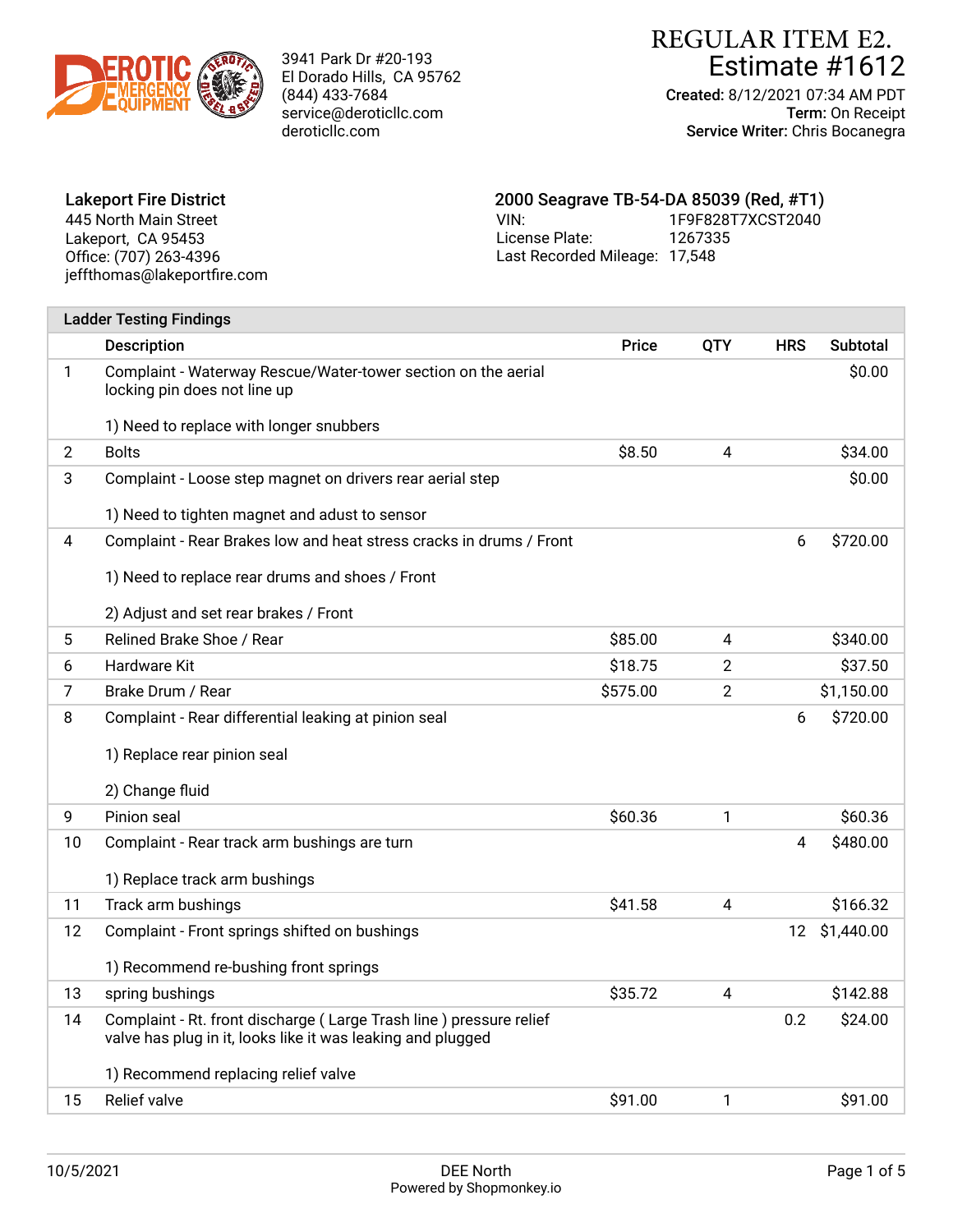

Created: 8/12/2021 07:34 AM PDT Term: On Receipt Service Writer: Chris Bocanegra

|    | <b>Ladder Testing Findings</b>                                                                             |                              |                       |                |                |                   |
|----|------------------------------------------------------------------------------------------------------------|------------------------------|-----------------------|----------------|----------------|-------------------|
| 16 | Complaint - Ball-joint boots have failed                                                                   |                              |                       |                | $\overline{2}$ | \$240.00          |
|    | 1) Need to replace ball-joint boots                                                                        |                              |                       |                |                |                   |
| 17 | <b>Ball Joint Boot</b>                                                                                     |                              | \$26.78               | $\overline{2}$ |                | \$53.56           |
| 18 | Complaint - Ladder cables are loose and ladder is dirty                                                    |                              |                       |                | 10             | \$1,200.00        |
|    | 1) Recommend Ladder cable adjustment and removal of old grease<br>and re-lubricated to manufacturer specs. |                              |                       |                |                |                   |
| 19 | Complaint - Right cab scene light lens is cracked                                                          |                              |                       |                | 1              | \$120.00          |
|    | 1) Recommend replacing lens                                                                                |                              |                       |                |                |                   |
| 20 | lens                                                                                                       |                              | \$74.14               |                |                | \$74.14           |
| 21 | Water tank lid Repair                                                                                      |                              | \$175.00              |                |                | \$175.00          |
|    |                                                                                                            | Shop Supplies (5%): \$247.20 | Tax (8.75%): \$203.42 |                |                | Total: \$7,719.38 |

|                | <b>Base PM Service (Detroit)</b>                                                  |              |                |            |                 |  |  |
|----------------|-----------------------------------------------------------------------------------|--------------|----------------|------------|-----------------|--|--|
|                | <b>Description</b>                                                                | <b>Price</b> | <b>QTY</b>     | <b>HRS</b> | <b>Subtotal</b> |  |  |
| 1              | <b>PM Service</b>                                                                 |              |                | 7          | \$805.00        |  |  |
|                | 1) Replacement of fluids and filters                                              |              |                |            |                 |  |  |
|                | 2) Brake adjustments back to OEM specs                                            |              |                |            |                 |  |  |
|                | 3) Grease all greaseable fitting                                                  |              |                |            |                 |  |  |
|                | 4) Check/Re-torque frame bolts to OEM specs<br>5) Transmission Flush (Trans-send) |              |                |            |                 |  |  |
|                |                                                                                   |              |                |            |                 |  |  |
| $\overline{2}$ | Fuel/Water Separator<br>Part #: BF5813                                            | \$25.45      | 1              |            | \$25.45         |  |  |
| 3              | <b>Fuel Filter</b><br>Part #: FF5206                                              | \$14.16      | 1              |            | \$14.16         |  |  |
| 4              | <b>Coolant Filter</b><br>Part #: BW5074                                           | \$32.91      | 1              |            | \$32.91         |  |  |
| 5              | Oil Filter<br>Part #: 51971                                                       | \$32.29      | $\overline{2}$ |            | \$64.58         |  |  |
| 6              | 15W-40 Engine Oil QRT<br>Part #: 3102256                                          | \$6.60       | 52             |            | \$343.20        |  |  |
| 7              | <b>Transmission Filter</b><br>Part #: 29558329                                    | \$92.30      | $\mathbf{1}$   |            | \$92.30         |  |  |
| 8              | <b>Allison Transmission Fluid QRT</b><br>Part #: 3102413                          | \$10.66      | 15             |            | \$159.90        |  |  |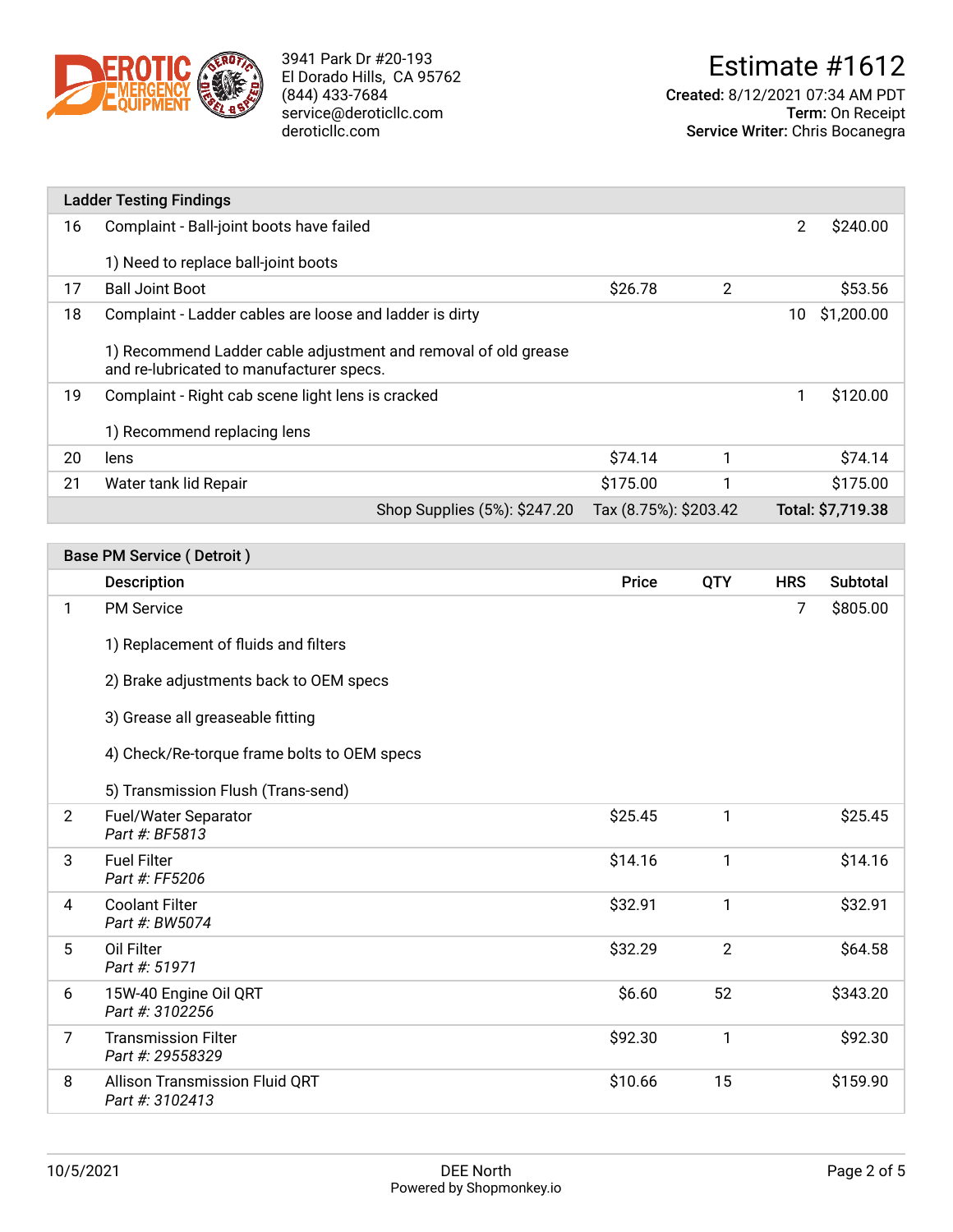

# Estimate #1612

Created: 8/12/2021 07:34 AM PDT Term: On Receipt Service Writer: Chris Bocanegra

#### Base PM Service ( Detroit )

Shop Supplies (5%): \$40.25 Tax (8.25%): \$60.43 Total: \$1,638.18

This unit is being serviced at: 3145 Gold Valley Dr, Suite 200, Rancho Cordova, CA 95742. If you have any questions, please contact Chris at 916-708-5690 or David at 916-708-4629.

By authorizing this electronic Estimate, you are acknowledging notice of the estimate, and you are approving the estimated price.

Estimates are an approximation of charges for the services requested. They are based on the anticipated details of the work to be done. You will be notifed of unexpected complications that will cause deviations from the estimate. DEE is not responsible for any delays caused by the unavailability of parts from the supplier or shipping issues.

All repairs are covered by our 30-day warranty unless otherwise stated on this document. Please report any issues or discrepancies within the 30-day period to ensure a timely resolution.

Shop supplies include incidental items including, but not limited to, cleaning supplies, sealants, and solvents.

Thank you for your business!

#### **Signature**

Totals only include authorized services

|                          | \$3,057.26<br>\$5,749.00<br>\$8,806.26<br>\$263.85 |
|--------------------------|----------------------------------------------------|
| <b>REMAINING BALANCE</b> | \$9.357.56                                         |

| <b>Authorizations</b>                                               |                             |                           |  |  |
|---------------------------------------------------------------------|-----------------------------|---------------------------|--|--|
| <b>Phone by Lakeport Fire District</b><br>8/18/2021 at 9:28 AM PDT  | + Base PM Service (Detroit) | \$9,807.14<br>+\$1,840.56 |  |  |
| <b>Phone by Lakeport Fire District</b><br>8/16/2021 at 11:37 AM PDT | + Ladder Testing Findings   | \$7,966.58                |  |  |

#### Needs Response

|                | <b>Additional Parts needed</b> |              |                |          |  |  |
|----------------|--------------------------------|--------------|----------------|----------|--|--|
|                | <b>Description</b>             | <b>Price</b> | QTY            | Subtotal |  |  |
| 1              | Brake Drum / Front             | \$323.47     | $\overline{2}$ | \$646.94 |  |  |
| $\overline{2}$ | Brake shoe                     | \$45.00      | 4              | \$180.00 |  |  |
| 3              | ANC.PIN                        | \$5.83       | 4              | \$23.32  |  |  |
| 4              | Ret. Spring                    | \$4.75       | $\overline{2}$ | \$9.50   |  |  |
| 5              | <b>Bushing</b>                 | \$6.03       | 4              | \$24.12  |  |  |
| 6              | Pin Seal                       | \$1.30       | 8              | \$10.40  |  |  |
| 7              | Snap Ring                      | \$0.64       | 8              | \$5.12   |  |  |
| 8              | Spring Pin                     | \$2.93       | 2              | \$5.86   |  |  |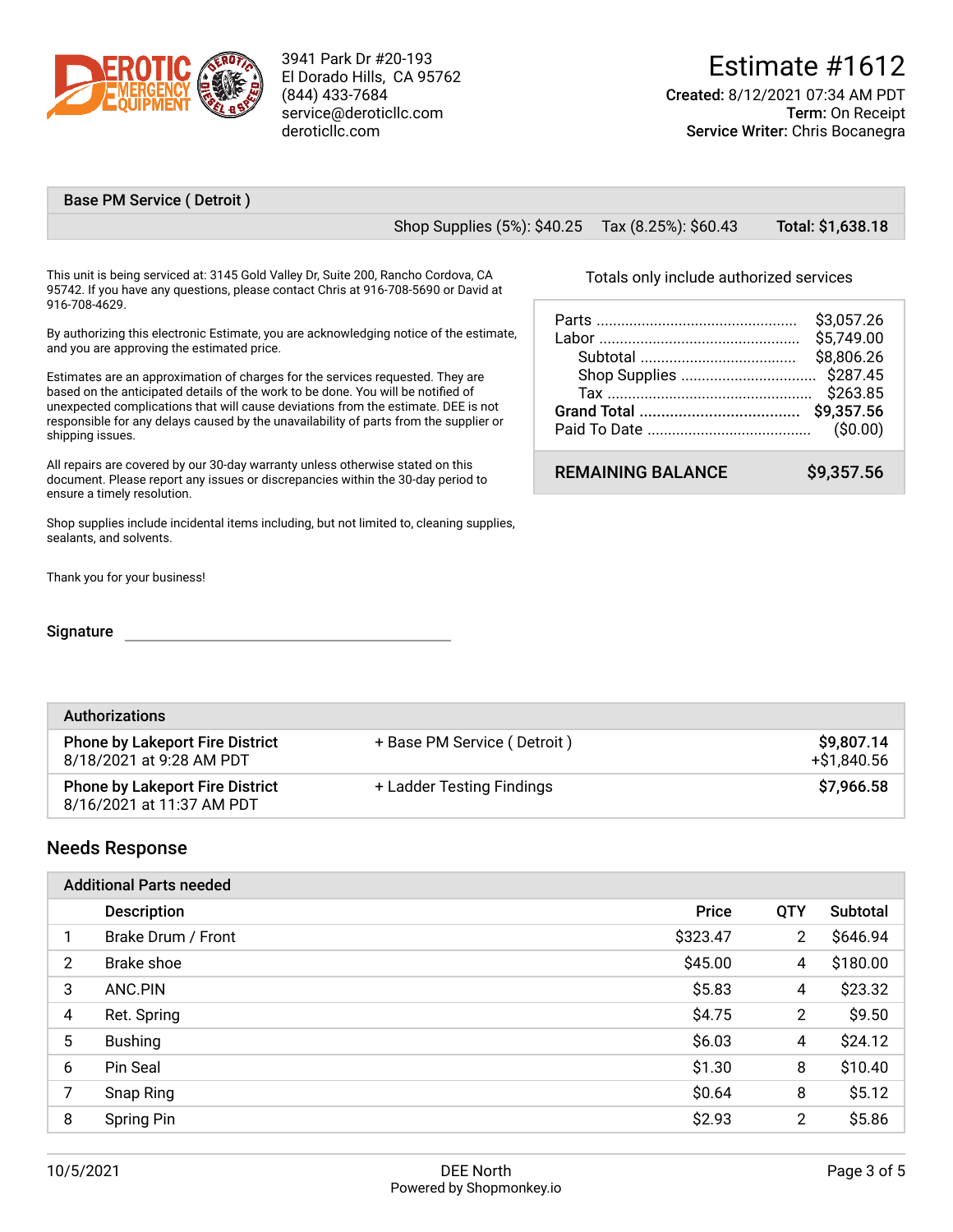

# Estimate #1612

Created: 8/12/2021 07:34 AM PDT Term: On Receipt Service Writer: Chris Bocanegra

|    | <b>Additional Parts needed</b> |                       |                |                   |  |  |  |
|----|--------------------------------|-----------------------|----------------|-------------------|--|--|--|
| 9  | Drive Axle Gasket              | \$4.15                | $\overline{2}$ | \$8.30            |  |  |  |
| 10 | <b>Wheel Seal</b>              | \$107.45              | $\overline{2}$ | \$214.90          |  |  |  |
| 11 | Washer                         | \$14.16               | $\overline{2}$ | \$28.32           |  |  |  |
| 12 | Swivel Elbow Fitting 3/8       | \$14.65               | 1              | \$14.65           |  |  |  |
| 13 | Swivel Elbow Fitting 1/2       | \$35.01               | 4              | \$140.04          |  |  |  |
| 14 | Nut/Washer Kit                 | \$32.14               | 1              | \$32.14           |  |  |  |
| 15 | U-Joint Strap Kit              | \$28.54               | 1              | \$28.54           |  |  |  |
| 16 | U Bolt                         | \$40.88               | 4              | \$163.52          |  |  |  |
|    |                                | Tax (8.75%): \$134.37 |                | Total: \$1,670.04 |  |  |  |

|   | <b>Increase in Prices</b>                                          |                      |     |                 |  |  |  |
|---|--------------------------------------------------------------------|----------------------|-----|-----------------|--|--|--|
|   | <b>Description</b>                                                 | <b>Price</b>         | OTY | Subtotal        |  |  |  |
|   | Relined Brake Shoe / Rear-from \$85.00 to \$91.99                  | \$6.99               | 4   | \$27.96         |  |  |  |
| 2 | Hardware Kit - Price went from \$18.75 Each to \$21.34 Each        | \$2.59               | 2   | \$5.18          |  |  |  |
|   | Brake Drum / Rear - Price went from \$575.00 each to \$937.50 each | \$362.50             |     | \$725.00        |  |  |  |
| 4 | Water tank lid repair                                              | \$50.00              |     | \$50.00         |  |  |  |
|   |                                                                    | Tax (8.75%): \$70.71 |     | Total: \$878.85 |  |  |  |

|                  | <b>Decrease in Parts Pricing</b>                                |              |            |             |  |  |  |
|------------------|-----------------------------------------------------------------|--------------|------------|-------------|--|--|--|
|                  | <b>Description</b>                                              | <b>Price</b> | <b>OTY</b> | Subtotal    |  |  |  |
|                  | Spring Bushings - price went from \$35.72 down to \$15.15       | $S-20.57$    | 4          | $-$ \$82.28 |  |  |  |
| 2                | Lens - price went from \$74.14 for 1 lens to \$21.64 for 2 lens | $$-30.86$    |            | $-$ \$30.86 |  |  |  |
| 3                | <b>Fuel/Water Separator</b>                                     | $S-2.83$     |            | $-$2.83$    |  |  |  |
| 4                | Oil Filter                                                      | $S-21.68$    |            | $-$ \$21.68 |  |  |  |
| Total: -\$137.65 |                                                                 |              |            |             |  |  |  |

| Part that were not used but replaced with other parts |                                                         |              |            |             |  |  |
|-------------------------------------------------------|---------------------------------------------------------|--------------|------------|-------------|--|--|
|                                                       | <b>Description</b>                                      | <b>Price</b> | <b>OTY</b> | Subtotal    |  |  |
|                                                       | Track arm bushings - did not use                        | $$-166.32$   |            | $-$166.32$  |  |  |
| 2                                                     | Torque Arm ADJ. - used in place of Track arm bushings   | \$125.97     |            | \$125.97    |  |  |
| 3                                                     | Torque Arm Ridged - used in place of Track arm bushings | \$104.99     |            | \$104.99    |  |  |
| 4                                                     | Ball Joint Boot - did not use                           | $$-53.56$    | 1          | $-$ \$53.56 |  |  |
| 5                                                     | Tie Rod End - used in place of Ball Joint Boot          | \$76.85      |            | \$76.85     |  |  |
| 6                                                     | Tie Rod End - used in place of Ball Joint Boot          | \$86.65      |            | \$86.65     |  |  |
| 7                                                     | Air Dryer filter - did not use                          | $$-125.27$   |            | $-$125.27$  |  |  |
| 8                                                     | AD-P Cart. - used in place of Air Dryer Filter          | \$42.92      |            | \$42.92     |  |  |